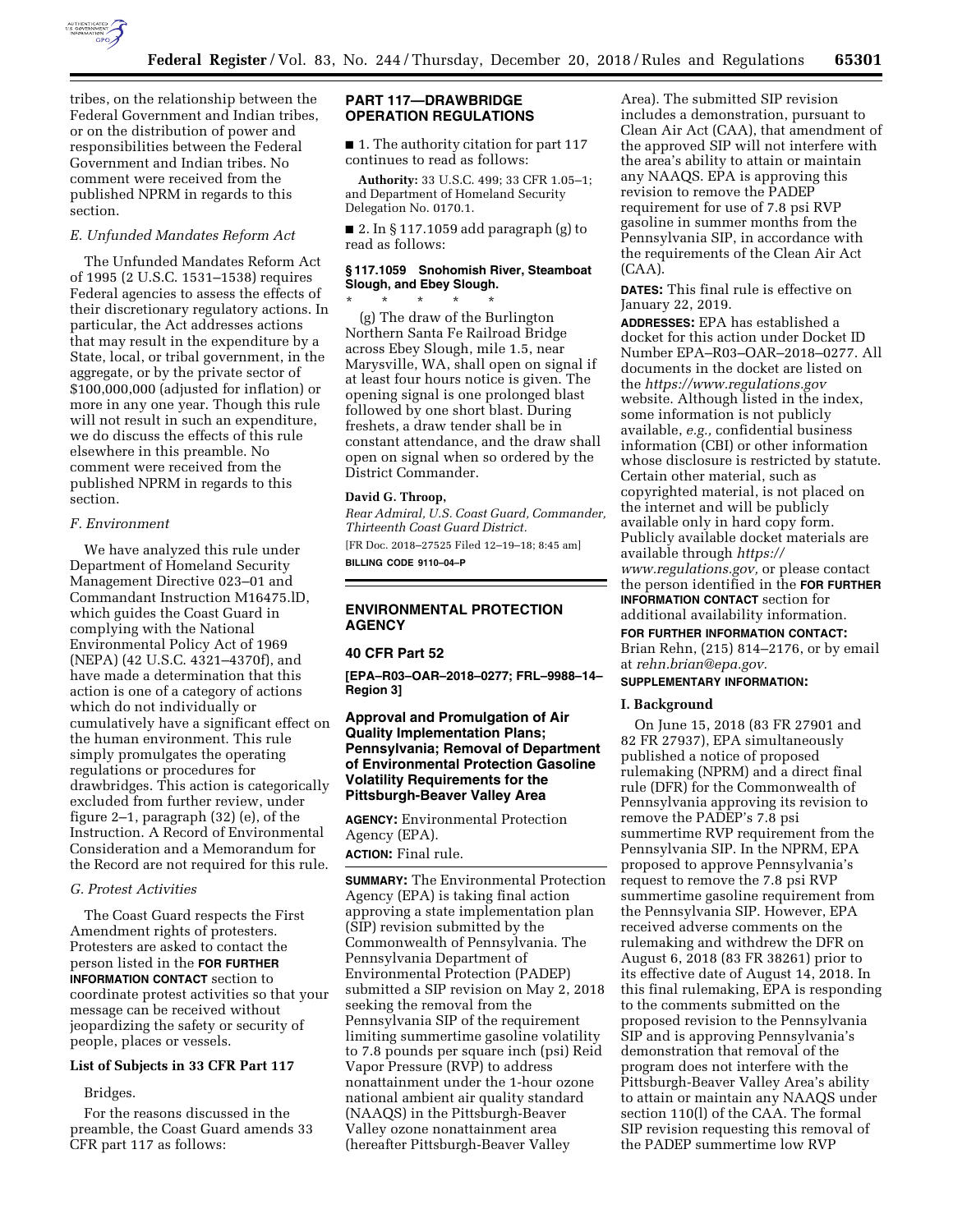program for the Pittsburgh-Beaver Valley Area was submitted by Pennsylvania on May 2, 2018.

## **II. Summary of Pennsylvania's SIP Revision**

# *A. Pennsylvania's Gasoline Volatility Requirements for the Pittsburgh-Beaver Valley Area*

On November 6, 1991, EPA designated and classified the Pittsburgh-Beaver Valley Area as moderate nonattainment for the 1979 1-hour ozone NAAQS. As part of Pennsylvania's efforts to bring the Pittsburgh-Beaver Valley Area into attainment of the ozone standard, the Commonwealth adopted and implemented a range of ozone precursor emissions control measures for the area—including adoption of a state rule to limit summertime gasoline volatility to 7.8 psi RVP. Pennsylvania's RVP control rule applied to the entire Pittsburgh-Beaver Valley Area— Allegheny, Armstrong, Beaver, Butler, Fayette, Washington, and Westmoreland Counties. PADEP promulgated this rule in the November 1, 1997 *Pennsylvania Bulletin* (27 Pa.B. 5601, effective November 1, 1997), which is codified in Subchapter C of Chapter 126 of the Pennsylvania Code of Regulations (25 Pa. Code Chapter 126, Subchapter C). On April 17, 1998, Pennsylvania submitted its state-adopted rule to EPA as a formal revision to its SIP and EPA subsequently approved Pennsylvania's low RVP SIP requirements in a June 8, 1998 **Federal Register** (63 FR 31116) and codified in the *Code of Federal Regulations* at 40 CFR 52.2020(c)(1).1

# *B. Pennsylvania's Revision of Its Low RVP Gasoline Requirements*

In the 2013–14 session, the Pennsylvania General Assembly passed and Governor Corbett signed into law Act 50 (Pub. L. 674, No. 50 of May 14, 2014). Act 50 amended the Pennsylvania Air Pollution Control Act, directing PADEP to initiate a process to obtain approval from EPA of a SIP revision that demonstrates continued compliance with the NAAQS, through utilization of substitute, commensurate

emissions reductions to balance repeal of the Pittsburgh-Beaver Valley Area RVP limit. Upon approval of that demonstration, Act 50 directs PADEP to repeal the summertime gasoline RVP limit provisions of 25 Pa. Code Chapter 126, Subchapter C.

On May 2, 2018, PADEP submitted a SIP revision requesting that EPA remove from the Pennsylvania SIP Chapter 126, Subchapter C of the Pennsylvania Code (specifically requesting removal of 25 Pa. Code sections 126.301, 126.302, and 126.303), based upon a demonstration that the repeal of the RVP requirements rule (coupled with other ozone precursor emission reduction measures) would not interfere with the Pittsburgh-Beaver Valley Area's attainment of any NAAQS, per the requirements for noninterference set forth in section 110(l) of the CAA. Section 110(l) prohibits EPA from approving a SIP revision if the revision ''would interfere with any applicable requirement concerning attainment and reasonable further progress . . . or any other applicable requirement of [the Act.]'' Pennsylvania's SIP revision contains a noninterference demonstration, pursuant to CAA section 110(l). This demonstration is comprised of an analysis that the emissions impact from repeal of the 7.8 psi gasoline volatility requirement in Pittsburgh (to be replaced by the Federal 9.0 psi summertime gasoline requirement) 2 have been offset by means of substitution of commensurate emissions reductions from other measures enacted by Pennsylvania that were not previously credited in any SIP towards attainment or maintenance of any NAAQS. Pennsylvania's May 2, 2018 SIP revision references EPA's updated photochemical grid modeling results for the 2008 ozone NAAQS, which forecasts that the Pittsburgh-Beaver Valley Area will continue to attain the 2008 ozone NAAQS and maintain attainment of the 2015 ozone NAAQS by 2023. Additionally, the Commonwealth's SIP contains emission inventory projections prepared by the Mid-Atlantic Regional Air Management Administration (MARAMA) showing declining emissions of ozone and particulate matter (PM) precursor emissions in 2018 and 2023.

The May 2, 2018 SIP revision references the Commonwealth's regulatory amendment to Chapter 126, Subchapter C, as published in the April 7, 2018 *Pennsylvania Bulletin* (48 Pa. B. 1932, effective upon publication), which serves to repeal the PADEP requirement for 7.8 psi RVP summer gasoline by amending 25 Pa. Code Section 126.301 (relating to gasoline volatility requirements) to remove the RVP requirement for the Pittsburgh-Beaver Valley Area RVP upon the effective date of EPA's approval of Pennsylvania's May 2, 2018 SIP revision. As a result, both state and Federal repeal of the requirements for summertime RVP in the area will coincide with the effective date of EPA's final action to approve the Commonwealth's related SIP submittals.

## **III. EPA's Analysis of Pennsylvania's SIP Revision**

### *A. Pennsylvania's Estimate of the Impacts of Removing the 7.8 psi RVP Requirement*

As the Commonwealth's adoption of a 7.8 psi summertime limit for gasoline RVP in Pittsburgh is not a mandatory requirement of the CAA, EPA's primary consideration for determining the approvability of Pennsylvania's request to rescind the requirements for a gasoline volatility control program is whether this requested action complies with section 110 of the CAA, specifically section 110(l), governing removal of an EPA–SIP requirement.3 Section 110(l) of the CAA requires that a revision to the SIP not interfere with any applicable requirement concerning attainment and reasonable further progress (as defined in section 171), or any other applicable requirement of the CAA. EPA evaluates each section 110(l) noninterference demonstration on a case-by-case basis considering the circumstances of each SIP revision. EPA interprets CAA section 110(l) as applying to all NAAQS that are in effect, including those that have been promulgated, but for which EPA has not yet made designations. In evaluating whether a given SIP revision would interfere with attainment or maintenance, as required by CAA section 110(l), the EPA generally considers whether the SIP revision will allow for an increase in actual emissions into the air over what is allowed under the existing EPA-approved SIP. States

<sup>1</sup>The Allegheny County Health Department (ACHD) later adopted a similar summertime gasoline low RVP rule (Allegheny County Order No. 16782, Article XXI, sections 2102.40, 2105.90, and 2107.15; effective May 15, 1998, amended August 12, 1999). On March 23, 2000, PADEP formally submitted a SIP revision to EPA (on behalf of ACHD) to incorporate ACHD's own gasoline RVP summertime requirements into the Pennsylvania SIP. EPA approved that SIP revision establishing an independent ACHD gasoline RVP limit on April 17, 2001 (66 FR 19724), effective June 18, 2001. This action does not address ACHD requirements that are in the SIP.

<sup>2</sup>Upon the effective date of EPA approval of this SIP revision, the 1.0 psi waiver for 10% ethanol blends will be allowed in the Pittsburgh area (with the exception of Allegheny County, which currently has a separate RVP summertime limit). If in the future EPA should approve a SIP revision removing the ACHD's RVP rule from the approved SIP, the 1.0 psi waiver for ethanol blends would no longer apply there as well.

<sup>3</sup>CAA section 193, with respect to removal of requirements in place prior to enactment of the 1990 CAA Amendments, is not relevant because Pennsylvania's RVP control requirements in the Pittsburgh-Beaver Valley Area were not included in the SIP prior to enactment of the 1990 CAA amendments.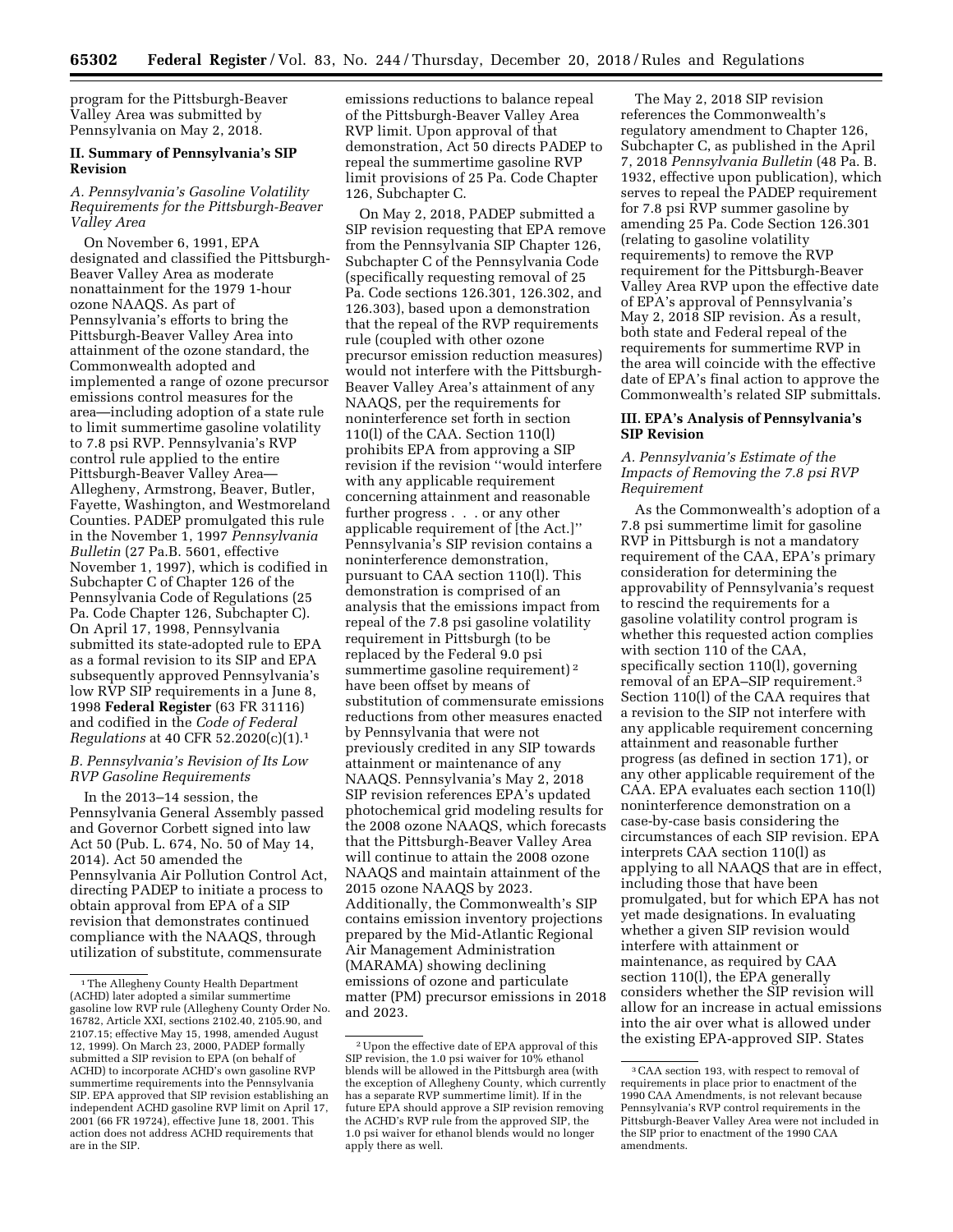do not necessarily need to produce a new complete attainment demonstration for each revision to the SIP, provided that the status quo air quality is preserved. In the absence of an attainment demonstration or maintenance plan that demonstrates removal of an emissions control measure will not interfere with any applicable NAAQS or requirement of the CAA under section 110(l), states may substitute equivalent emissions reductions to compensate for any change to a SIP-approved program. ''Equivalent'' emission reductions mean reductions which are equal to or greater than those reductions achieved by the control measure approved in the SIP. To show that compensating emission reductions are equivalent, modeling or other adequate justification must be provided. The compensating, equivalent reductions should represent real emissions reductions achieved in a contemporaneous time frame to the change of the existing SIP control measure, in order to preserve the status quo level of emissions in the air. In addition to being contemporaneous, the equivalent emissions reductions should also be permanent, enforceable, quantifiable, and surplus to be approved into the SIP.

Pennsylvania's May 2, 2018 SIP revision contains a section 110(l) demonstration that uses equivalent emission reductions to offset ''losses'' from emission reductions resulting from the removal of the SIP approved 7.8 psi RVP summertime gasoline requirement in the Pittsburgh-Beaver Valley Area of Pennsylvania. Specifically, PADEP demonstrates the emission reductions associated with the 7.8 psi RVP fuel requirement will be substituted with equivalent or greater emissions reductions from: (1) An adopted, implemented Pennsylvania regulation relating to the use and application of adhesives, sealants, primers, and solvents at 25 Pa. Code Section 129.77; and (2) permanent shutdown of a facility in the Pittsburgh-Beaver Valley Area. These substitute emissions are quantifiable, permanent, surplus, enforceable, and contemporaneous (*i.e.*  occurring at approximately the same period of this demonstration and/or the

anticipated cessation of the low RVP fuel program). With removal of the state 7.8 psi summertime RVP requirement, the Federal 9.0 psi RVP limit remains as the applicable requirement.

To determine the emissions impact of removing the 7.8 psi RVP program requirements in the Pittsburgh-Beaver Valley Area, PADEP considered first the pollutants that impact any NAAQS that are controlled through lowering of gasoline RVP: Volatile organic compounds (VOC), nitrogen oxides  $(NO<sub>X</sub>)$ , and direct emissions of fine particulate matter smaller than 2.5 microns in diameter  $(PM_{2.5})$ . PADEP's analysis focuses on VOC and  $NO<sub>x</sub>$ emissions because low RVP requirements were adopted by the Commonwealth to address the ozone NAAQS and because VOCs and NO<sub>x</sub> emissions are the primary precursors for ground-level ozone formation.  $NO<sub>X</sub>$ , VOC, and direct  $PM_{2.5}$  emissions also contribute to formation of  $PM_{2.5}$  and therefore PADEP also analyzed the effect on the PM<sub>2.5</sub> NAAQS. PADEP limited its analysis of emissions increases from removal of the RVP requirements to affected portions of the total emissions inventory for the Pittsburgh-Beaver Valley Area such as the highway vehicle emissions sector, nonroad vehicle emissions sector, and gasoline storage and distribution emissions sources within the stationary point source sector. EPA finds the Commonwealth's analysis of the affected universe of emissions sources reasonable, as the 7.8 psi RVP gasoline requirement impacts only emission sources that store, distribute, or combust gasoline. PADEP studied the impacts of low RVP program removal on the emissions inventory at several points in time representing a period prior to removal of the low RVP program (*i.e.,*  2014), the year of cessation of the PADEP 7.8 psi low RVP program (*i.e.,*  2018), and a point five years in the future after program cessation (*i.e.,*  2023).

To generate these estimates, PADEP used the latest version of EPA's Motor Vehicle Emissions Simulator (MOVES), version MOVES2014a, to characterize motor vehicle emissions. EPA notes that PADEP's analysis showed that increasing gasoline RVP in the

Pittsburgh area in and of itself no longer results in an increase in emissions of VOCs in the highway vehicle sector, as increases in VOCs from evaporative loss and permeation through porous materials are offset by improved exhaust emissions reductions from improvements in new motor vehicles (*e.g.,* improved engine control, air/fuel management, timing management, etc.). Thus, as newer vehicles replace older ones in the fleet, the VOC benefits from low RVP gasoline for the highway vehicle sector of the area's total emission inventory are reduced. PADEP modelled nonroad emissions using the MOVES model, version 2014a, which incorporates EPA's NONROAD 2008 model, coupled with the 2014 NEI version 1 emission inventory, to compile a base year scenario. PADEP assumed this portion of the inventory would see an increase of three percent of total VOC emissions from removal of the Commonwealth's 7.8 psi RVP gasoline program.

Changes in gasoline RVP produce emissions from not only vehicles and equipment that store and combust the fuel, but also from evaporation and permeation from movement, storage, and transportation of the fuel as part of the gasoline distribution system. These sources include gasoline refineries and terminals, pipelines, gasoline tanker trucks, storage tanks, service station tanks, and portable gas cans comprising a mix of large, point emissions sources and much smaller area emissions sources. Emissions from larger sources (*e.g.,* refineries and bulk gasoline terminals) can be estimated through direct measurement or calculated from energy input, and are listed as discrete sources in the periodic point source emission inventory, while smaller, areas sources can be estimated via look-up emission factors (*e.g.,* from EPA's AP–42 compendium of emission factors) and use of activity information (or surrogates for activity like population) or gasoline sales numbers. Table 1 summarizes combined highway mobile, nonroad, and point and area source emissions impacts from the removal of the Commonwealth's 7.8 psi low RVP program, for the 2018 and 2023 scenarios evaluated for this SIP revision.

TABLE 1—SUMMARY OF COMBINED EMISSION IMPACTS FROM REMOVAL OF THE 7.8 psi PROGRAM IN THE PITTSBURGH-BEAVER VALLEY AREA IN 2018 AND 2023

[Reductions  $(-)$  and increases  $(+)$ , in tons per year (tpy) and tons per day (tpd)]

|       | VOC |     | NO <sub>x</sub> |     | PM <sub>2.5</sub> |
|-------|-----|-----|-----------------|-----|-------------------|
|       | tpy | tpd | tpy             | tpd | tpy               |
| 2018: |     |     |                 |     |                   |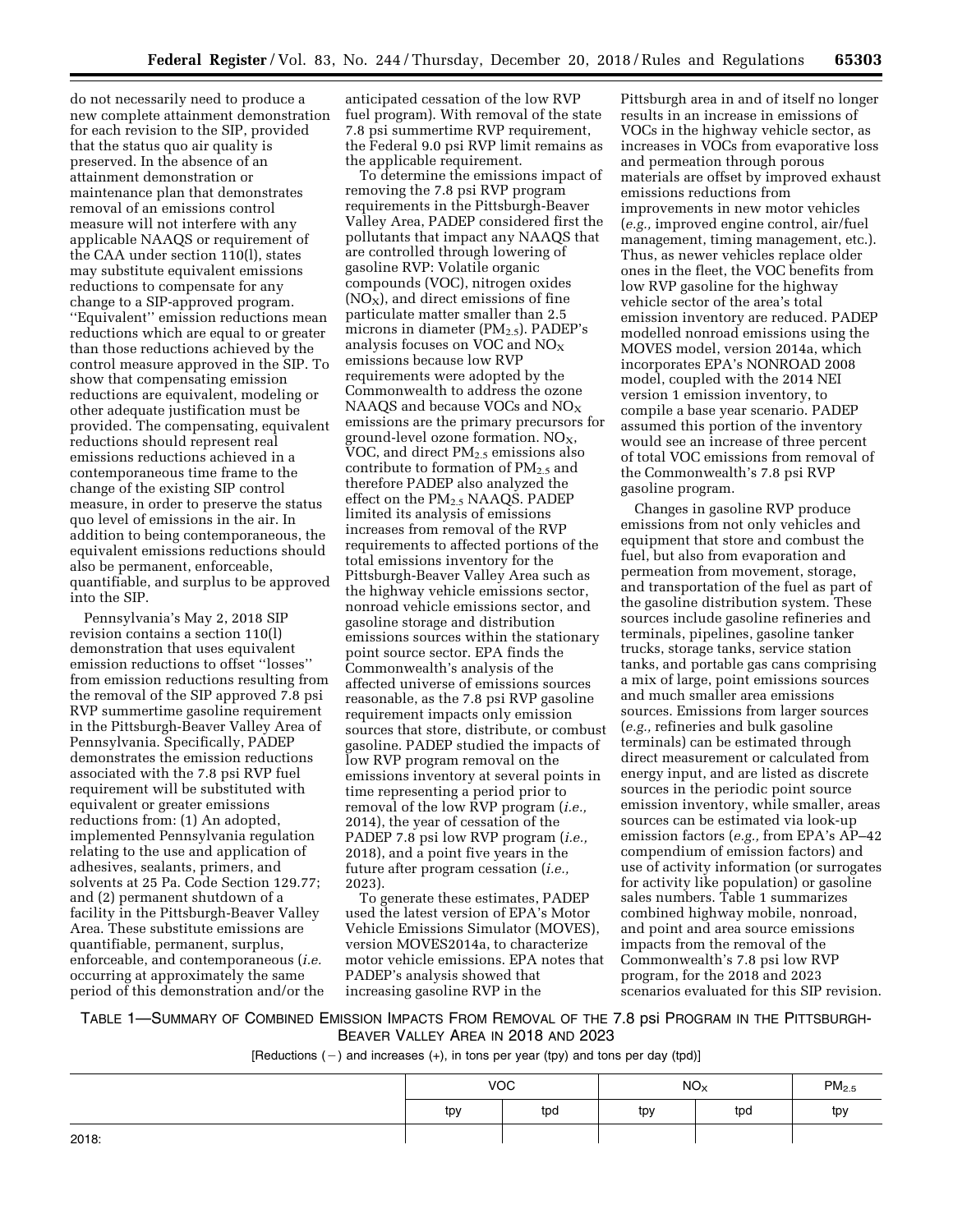|                       | VOC.                      |                               | NO <sub>x</sub> |         | PM <sub>2.5</sub>           |  |
|-----------------------|---------------------------|-------------------------------|-----------------|---------|-----------------------------|--|
|                       | tpy                       | tpd                           | tpy             | tpd     | tpy                         |  |
| Highway<br>Point/Area | $-41.4$<br>$+153$<br>$+7$ | $-0.18$<br>$-0.02$            | $+43.5$         | $+0.3$  | $-2.0$<br>0<br>0            |  |
|                       | $+119$                    | $+0.84$                       | $+43.5$         | $+0.3$  | $-2.0$                      |  |
| 2023:<br>Nonroad      | $-46.5$<br>$+155$<br>$+7$ | $-0.24$<br>$+1.01$<br>$+0.02$ | $+13.1$         | $+0.09$ | $-2.2$<br>0<br><sup>0</sup> |  |
|                       | $+116$                    | $+0.79$                       | $+13.1$         | $+0.09$ | $-2.2$                      |  |

TABLE 1—SUMMARY OF COMBINED EMISSION IMPACTS FROM REMOVAL OF THE 7.8 psi PROGRAM IN THE PITTSBURGH-BEAVER VALLEY AREA IN 2018 AND 2023—Continued

[Reductions  $(-)$  and increases  $(+)$ , in tons per year (tpy) and tons per day (tpd)]

Based on our review of the information provided, EPA finds that PADEP used reasonable methods and the appropriate tools (*e.g.,* emissions estimation models, emissions factors, and other methodologies) in estimating the effect on emissions from removing the 7.8 psi RVP summertime gasoline program for purposes demonstrating noninterference with any NAAQS under CAA 110(l). PADEP determined that in 2018 the emissions increase resulting from removal of the 7.8 psi RVP requirement (and replacement with the Federal 9.0 RVP gasoline program) would be 0.84 summertime tpd of VOC and 0.3 summertime tpd of  $NO<sub>x</sub>$  in the Pittsburgh-Beaver Valley Area. PADEP's demonstration shows that direct emissions of  $PM<sub>2.5</sub>$  decrease by 2.0 tpy from removal of the 7.8 psi RVP requirement (and replacement with the Federal 9.0 RVP gasoline program). By 2023, the emissions impact of removal of the 7.8 psi RVP requirement would slightly increase emissions from 2018, to 0.79 tpd of VOCs and 0.09 tpd of  $NO<sub>X</sub>$ , with direct  $PM<sub>2.5</sub>$  emissions decreasing slightly more than 2018 estimates.

## *B. Pennsylvania's Substitution of Alternative Emissions Reduction Measures for the 7.8 psi Low RVP Gasoline Program*

PADEP estimated lost and compensating emission reductions for the year of removal of the

Commonwealth's low RVP gasoline program (after considering the benefits from replacement with the Federal 9.0 RVP gasoline program). PADEP also estimated emissions impacts in the year 2023 to examine the future impacts of removal of the 7.8 psi state summertime RVP requirement. To compensate for the emissions impact of repeal of this requirement in the Pittsburgh-Beaver Valley Area, PADEP analyzed the emission benefits associated with two substitute measures previously implemented but not ''claimed'' in any prior SIP attainment plan (under CAA section 172) for the Commonwealth. These measures are: (1) Overcontrol of VOC emissions from Pennsylvania's adhesives rule (25 Pa. Code § 129.77); and (2) Unclaimed creditable emissions reductions associated with the permanent closure in 2015 of a glass manufacturing facility in Allegheny County, Guardian Industries Jefferson Hills facility.

A detailed description of these offsetting measures and the calculations prepared by PADEP are provided in EPA's DFR for this action, which was published in the June 15, 2018 **Federal Register** (83 FR 27901), which was subsequently withdrawn by EPA in the August 6, 2018 **Federal Register** (83 FR 38261). However, EPA's description of the Commonwealth's submittal and its overview of the CAA 110(l) noninterference demonstration are

unchanged here from that presented by EPA in the June 15, 2018 DFR, and as such will not be restated here.

*C. Comparison of Emissions Impacts From Removal of the Commonwealth's 7.8 psi RVP Gasoline Program and the Uncredited Emission Reductions From Substitute Measures* 

Pennsylvania relies upon  $NO<sub>x</sub>$ , VOC, and PM2.5 emission reductions from its adoption of the Ozone Transport Commission (OTC) model adhesives rule and from the shutdown of Guardian Industries Jefferson Hills glass manufacturing facility in Allegheny County to offset the emissions impact of removing the Commonwealth's summertime gasoline volatility control rule and to support its argument that removal of 7.8 psi RVP requirement from the SIP will not interfere with attainment of any NAAQS. To be conservative in its approach, Pennsylvania elected to adjust upward by 25 percent its estimates for the emission impact of the removal of the 7.8 psi RVP gasoline program to account for uncertainty in its calculation of the estimates for the emissions benefits from that program (see Table 2). Table 2 summarizes the Pittsburgh-Beaver Valley Area emissions increases from repeal of the low RVP gasoline program compared to the emissions benefits resulting from the alternative emission reduction measures.

TABLE 2—SUMMARY OF PITTSBURGH-BEAVER VALLEY IMPACTS FROM REMOVAL OF THE 7.8 psi GASOLINE VOLATILITY PROGRAM COMPARED TO EMISSIONS BENEFITS FROM ALTERNATIVE MEASURES

[In 2018 and 2023]

|       | VOC |     | NO <sub>x</sub> |     | PM <sub>2.5</sub> |
|-------|-----|-----|-----------------|-----|-------------------|
|       | tpy | tpd | tpy             | tpd | tpy               |
| 2018: |     |     |                 |     |                   |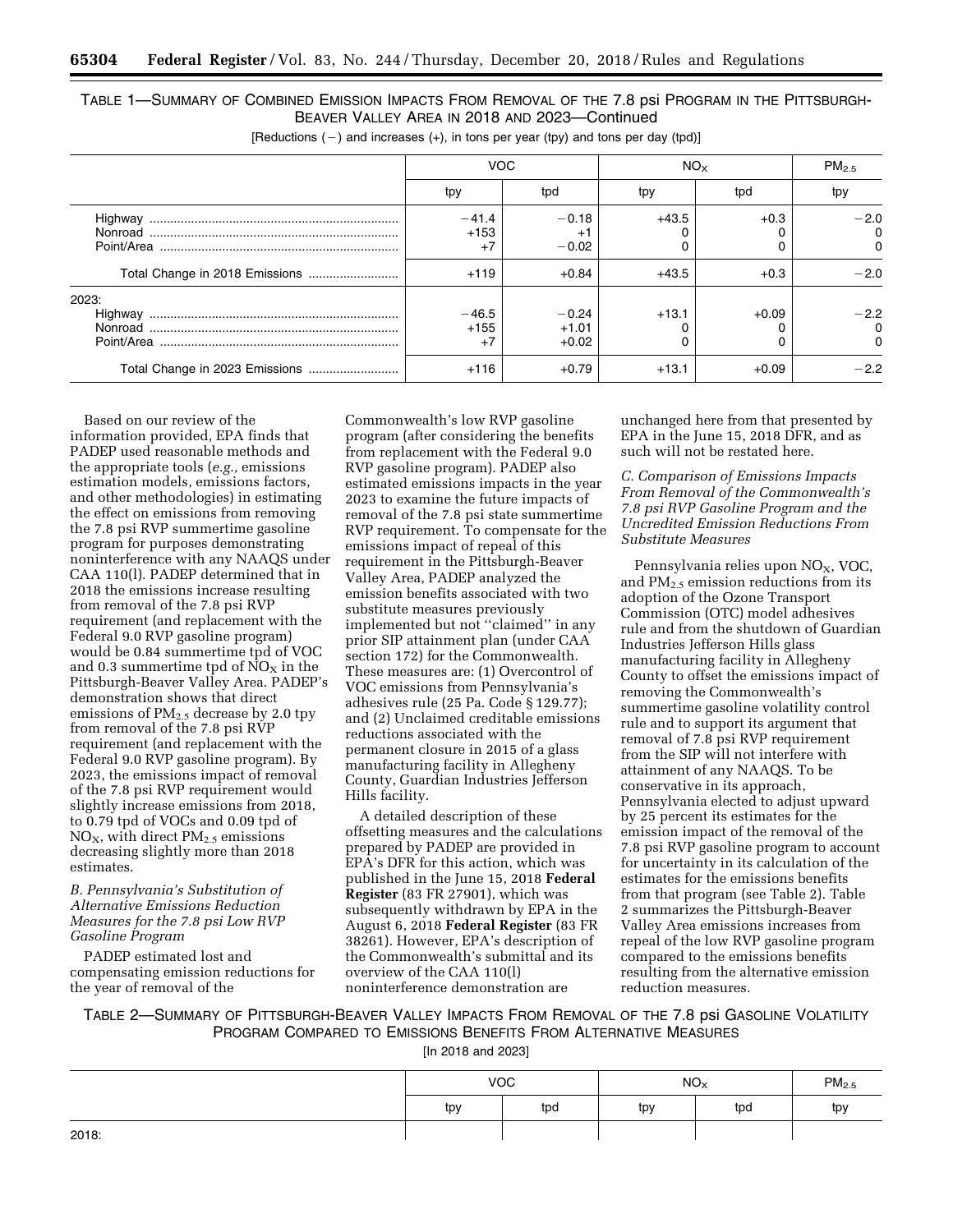| TABLE 2-SUMMARY OF PITTSBURGH-BEAVER VALLEY IMPACTS FROM REMOVAL OF THE 7.8 psi GASOLINE VOLATILITY |
|-----------------------------------------------------------------------------------------------------|
| PROGRAM COMPARED TO EMISSIONS BENEFITS FROM ALTERNATIVE MEASURES-Continued                          |
| ln 2018 and 20231                                                                                   |

|                                                                                                                   | <b>VOC</b>    |              | NO <sub>x</sub> |          | PM <sub>2.5</sub> |
|-------------------------------------------------------------------------------------------------------------------|---------------|--------------|-----------------|----------|-------------------|
|                                                                                                                   | tpy           | tpd          | tpy             | tpd      | tpy               |
| Change in Emissions from RVP Rule Repeal <sup>4</sup><br>Emission Adjustment to RVP Change Estimate (25%          | 119           | 0.84         | 43.5            | 0.3      | $-2.0$            |
|                                                                                                                   | 30            | 0.21         | 11              | 0.08     | $-2.0$            |
|                                                                                                                   | 149           | 1.05         | 54.5            | 0.38     |                   |
|                                                                                                                   | 1,163<br>13.8 | 3.2<br>0.04  | 0<br>625        | 0<br>1.8 | $\Omega$<br>26.5  |
|                                                                                                                   | 1.177         | 3.24         | 625             | 1.8      | 28.5              |
| Remaining Reductions After Offsetting Removal of<br>State RVP Program [i.e., Total Emissions Requiring            | 1,028         | 2.19         | 570.5           | 1.0      | 28.5              |
| 2023:<br>Change in Emissions from RVP Rule Repeal <sup>5</sup><br>Emission Adjustment to RVP Change Estimate (25% | 116           | 0.79         | 13.1            | 0.09     | $-2.0$            |
|                                                                                                                   | 29            | 0.20         | 3.3             | 0.02     |                   |
|                                                                                                                   | 144           | 0.99         | 16.4            | 0.11     | $-2.0$            |
| Guardian Industries Facility Shutdown Reductions                                                                  | 1,159<br>13.8 | 3.19<br>0.04 | 0<br>625        | 0<br>1.8 | $\Omega$<br>26.5  |
|                                                                                                                   | 1,173         | 3.23         | 625             | 1.8      | 28.5              |
| Surplus Reductions After Offset [Total Emissions Re-<br>quiring Offset-Total Available Offsets]                   | 1,028         | 2.24         | 608.6           | 1.69     | 28.5              |

As indicated in Table 2, Pennsylvania has more VOC,  $NO<sub>X</sub>$ , and  $PM<sub>2.5</sub>$ emission reductions from its alternative emission reduction measures than are necessary to offset fully the loss in emissions reductions resulting from repeal of the Commonwealth's low RVP gasoline program—in both 2018 (the year of repeal of the low RVP gasoline program) and in the 2023 future case. Reductions from the Guardian Industries facility shutdown in Allegheny County far exceed what is needed to offset  $NO<sub>X</sub>$  from the removal of the low RVP requirement in the Pittsburgh-Beaver Valley Area. The Guardian facility owner did not request that potential creditable emissions reductions be preserved in the emission inventory, as required by 25 Pa. Code Chapter 127, Subchapter E (relating to new source review (NSR)) within one

year of closure, thus forfeiting the ability to apply for transferable emission reduction credits (ERC) under Pennsylvania's NSR rules. However, PADEP reserved the right to potentially request consideration of these remaining reductions as part of a future SIP demonstration relating to NAAQS planning requirements. However, such future usage would be the subject of a future SIP revision developed by PADEP at a later time. Any remaining reductions from the offsetting measures listed here in support of the May 2, 2018 SIP revision are not being included in any inventory or memorialized for future use as part of this action. EPA believes they cannot be used by a new or modified facility as offsets for compliance to meet the NSR program in this nonattainment area. The reductions from the offsetting shutdown and adhesives and solvent rule have not been previously claimed for emissions reduction credit for any prior SIPapproved plan. These offsetting measures will help ensure that removal of the low RVP gasoline program will not interfere with any NAAQS for the Pittsburgh-Beaver Valley Area.

EPA believes that the removal of the 7.8 psi low RVP fuel program requirements in the Pittsburgh-Beaver

Valley Area does not interfere with Pennsylvania's ability to demonstrate compliance with any of the ozone or PM2.5 NAAQS, which could potentially have been impacted by the NAAQS pollutant precursors that are the subject of the SIP revision. EPA's analyses of the Commonwealth's SIP revision for CAA 110(l) impact is supported by its use of substitute emission reduction measures that ensure permanent, enforceable, contemporaneous, surplus emissions reductions are achieved within the Pittsburgh-Beaver Valley Area which far exceed the slight increase in  $NO<sub>X</sub>$  and VOC pollutants from the removal of low RVP fuel especially as Pennsylvania is still subject to the Federal RVP fuel requirement of 9.0 psi. Based on Pennsylvania's CAA 110(l) analysis showing surplus emission reductions, EPA has no reason to believe that the removal of the low RVP fuel requirements in the Pittsburgh-Beaver Valley Area will negatively impact the area's ability to attain or maintain any NAAQS including specifically ozone and  $PM<sub>2.5</sub>$  or interfere with reasonable further progress. In addition, EPA believes that removing the 7.8 psi low RVP program requirements in the

<sup>4</sup>This increase (or decrease) in emissions is the net emission change when comparing the Commonwealth's 7.8 psi requirement for the Pittsburgh-Beaver Valley Area to the Federal 9.0 psi RVP program requirement that will remain upon removal of the Commonwealth's program.

<sup>5</sup>This increase (or decrease) in emissions is the net emission change when comparing the Commonwealth's 7.8 psi requirement for the Pittsburgh-Beaver Valley Area to the Federal 9.0 psi RVP program requirement that will remain upon removal of the Commonwealth's program.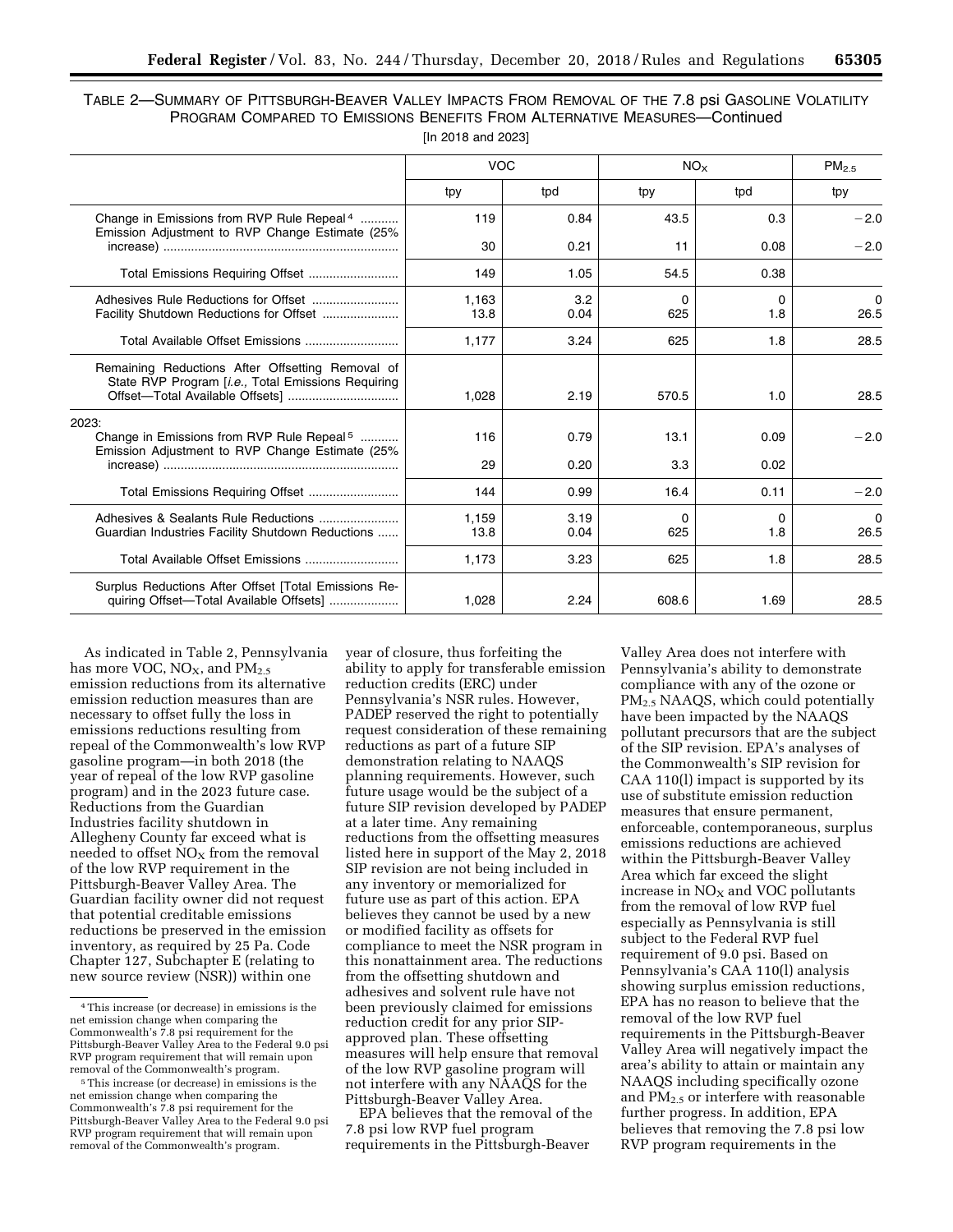Pittsburgh-Beaver Valley Area will not interfere with any other CAA requirement as the Area will remain subject to the Federal low RVP fuel requirements. Other specific requirements of EPA's action to approve the Commonwealth's CAA 110(l) noninterference demonstration and the rationale for EPA's action are explained in the EPA's DFR for this action published in the June 15, 2018 **Federal Register** (83 FR 27901), which was subsequently withdrawn by EPA in the August 6, 2018 **Federal Register** (83 FR 38261). These rationale and requirements from the June 2018 DFR will not be restated here.

# **IV. Response to Comments Received During the EPA Public Comment Period on the NPRM**

EPA received comments from five separate commenters. Of these, comments from three anonymous commenters were not relevant to our proposed action, and as such, EPA will not address those non-relevant comments here. Based on the receipt of adverse public comments relevant to this action, EPA acted on August 6, 2018 to withdraw our June 15, 2018 DFR, based on the terms set forth in that action. EPA's response to comments received is as follows below:

*Comment 1:* Commenter contends that EPA can't rely on the undated ''clarification letter'' sent from Krishnan Ramamurthy, Director, Bureau of Air Quality, PADEP to Ms. Cristina Fernandez, Air Protection Division (3AP00) U.S. Environmental Protection Agency, Region III, as Mr. Ramamurthy is not authorized to formally submit SIPs to EPA, as only the state Governor or their designee can submit SIPs for approval. Further, the commenter states that Ms. Fernandez is also not able to receive SIP submissions, as EPA regulations require submission to be sent to the Regional Administrator.

*Response 1:* The clarification letter submitted electronically to EPA on May 23, 2018 (and received in hard copy by EPA on May 25, 2018) by Mr. Ramamurthy to Ms. Fernandez does not constitute a formal SIP revision or SIP transmittal letter. Pennsylvania formally submitted the SIP that is the subject of this rulemaking action on May 2, 2018, via a letter from Secretary Patrick McDonnell of PADEP to EPA Regional Administrator Cosmo Servidio. Secretary McDonnell is the duly delegated representative of Governor Wolf for submission of a Pennsylvania SIP revision and Regional Administrator Servidio is the delegated recipient at EPA for receiving SIP revisions. The May 23, 2018 clarification letter merely

reiterates and clarifies what was already stated in the May 2, 2018 SIP submittal letter. The May 2, 2018 submittal letter makes clear PADEP's request that EPA remove 25 Pa. Code Chapter 126, Subchapter C (relating to gasoline volatility requirements) as a Federally enforceable control measure from the Commonwealth' SIP and that EPA not approve the final form state rulemaking amending Chapter 126, Subchapter C (as published in the April 7, 2018 *Pennsylvania Bulletin* (Vol. 48, No. 14). Mr. Ramamurthy's May 23, 2018 letter is not a formal SIP revision and did not need to follow EPA regulations for SIP submittals to be from a governor or governor's delegate. EPA posted the letter to the docket as a formal communication from the State after the formal SIP submittal and referenced it in our June 15, 2018 DFR action as such.

*Comment 2:* The commenter states that EPA can't approve Pennsylvania's SIP revision because PADEP has not submitted evidence that the rule has been repealed and that EPA regulations require SIP revisions to include a copy of the actual regulation submitted for approval, indicating the changes made to the prior version. The commenter argues that the SIP must include a copy of the official state regulation (signed, stamped, and dated by the appropriate state officials indicating it is state enforceable), with the effective date indicated in the regulation itself (or with a separate letter signed, stamped, and dated by the appropriate State official indicating the effective date). The commenter argues that PADEP's May 2, 2018 SIP submittal letter and May 23, 2018 clarification letter can be interpreted one of two ways, with the result being either: (1) That the May 2nd SIP submission lacks evidence that the amended Chapter 126, Subchapter C rule has been adopted by PADEP in final form; or (2) that the Commonwealth has submitted evidence of a final rule which revises rather than removes Subchapter C. Under the latter interpretation, the commenter argues that instead of removing the State rule, the amended rule adds subsection (d) to § 126.301 of the rule. The commenter contends that under either of these interpretations of the Commonwealth's intent of the SIP submittal or the subsequent clarification letter, EPA can't remove Chapter 126, Subchapter C from the SIP. The commenter contends that removal of a SIP-approved rule must contain evidence that the rule has been repealed by the state, citing prior EPA rulemaking examples where that was the case. These examples include: Wisconsin Stage II gasoline vapor

recovery removal (EPA–R05–OAR– 2017–0279); several examples of removal and addition of Reasonably Available Control Technology (RACT) determinations for Maryland (EPA– R03–OAR–2016–0309) and North Carolina (EPA–R04–OAR–2009–0140); and replacement of the clean air interstate rule (CAIR) with the crossstate air pollution rule (CSAPR) in Virginia (EPA–R03–OAR–2017–0215) and West Virginia (EPA–R03–OAR– 2016–0574). The commenter argues that EPA should require evidence of stateeffective regulatory repeal, prior to formal removal of a rule from the SIP, following past practice to avoid acting capriciously.

*Response 2:* EPA disagrees with the commenter. Removal of a state regulation from the Federally approved SIP does not require evidence that the state has repealed the regulation from state law. CAA section 110 addresses SIP revisions and 40 CFR part 51 addresses SIP submittal requirements, but no provisions in the CAA or regulations require a state to repeal a regulation before requesting removal of a regulation from the SIP. PADEP indicated in its May 2, 2018 SIP submittal letter that it sought removal of Subchapter C from the SIP upon EPA approval of its demonstration of noninterference as required by CAA section 110(l) for SIP revisions. PADEP provided a 110(l) demonstration which EPA finds meets requirements of the CAA. None of the cited examples preclude EPA from removing Subchapter C from the SIP at the State's request prior to the State's repeal of Subchapter C from state law.

*Comment 3:* A commenter contends that the Commonwealth's revision to its 25 Pa. Code Chapter 126, Subchapter C (which added a new paragraph (d) to § 126.301) can't be approved into the SIP as there is no enforceable effective date for repealing Subchapter C and the revised rule plainly states that Subchapter C will no longer be in effect upon EPA's removal of the Subchapter from the SIP. The commenter argues this is circular logic on the state's part if EPA can only approve the rule into the SIP when they are adopted and state-effective, but the State's rule only becomes effective once EPA removes the affected Subchapter C from the SIP. The commenter argues that the only options for EPA rulemaking are to approve the Commonwealth's non-interference demonstration or to add to the SIP the state-approved subsection (d) of § 126.301. The commenter believes that EPA is limited to action on the submitted non-interference demonstration, as the Commonwealth's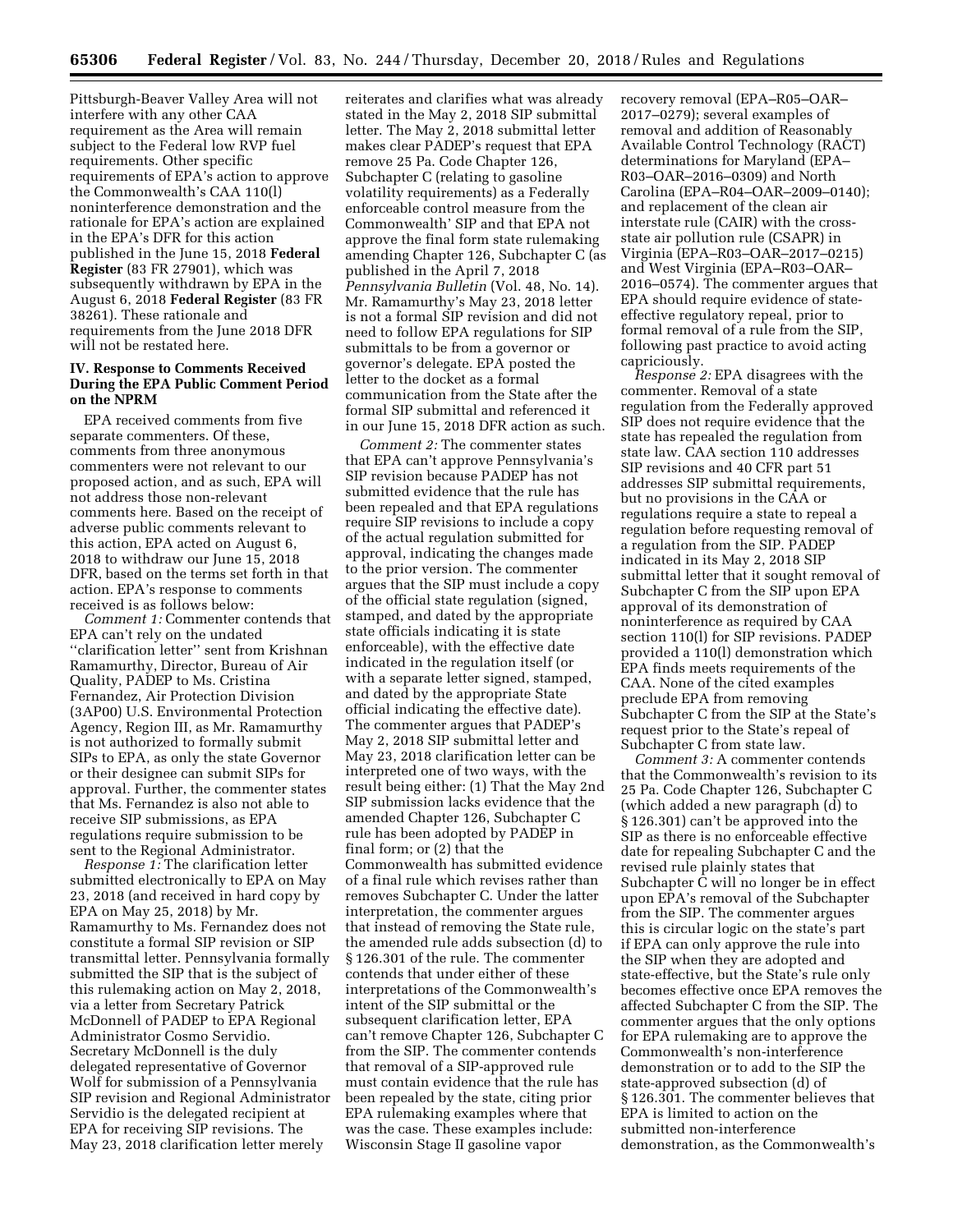May 2 SIP submittal letter directs EPA not to approve the newly amended rule as an addition to the Pennsylvania SIP.

*Response 3:* EPA disagrees with the commenter. First, the Commonwealth in the May 2, 2018 SIP submission has not sought to include the revised version of Subchapter C (with newly added subsection (d)) to the Pennsylvania SIP. Second, EPA's decision in this rulemaking action is to approve the Commonwealth's noninterference demonstration and to simultaneously remove the low RVP regulatory requirements from the SIP. Thus, the commenter's concerns regarding the effective date of the revised version of Subchapter C are irrelevant, as the amended Chapter 126 is not in the SIP, nor has Pennsylvania sought to include it into the SIP.

*Comment 4:* Commenter argues that EPA can't remove Subchapter C from the SIP because Pennsylvania failed to follow the process set forth in state law related to removal of the state low RVP program (hereafter referred to as Act 50). The commenter contends that EPA can't approve this SIP because PADEP does not have the legal authority to request removal of Subchapter C from the SIP until EPA approves the Commonwealth's noninterference demonstration. The commenter indicates that Act 50 prohibits the PADEP from promulgating regulations to repeal Subchapter C until EPA approves a revision which demonstrates noninterference with the NAAQS. The commenter argues that since EPA has not yet approved a noninterference demonstration, PADEP has neither the authority to repeal 25 Pa. Code Chapter 126, Subchapter C, nor to request its removal from the SIP.

*Response 4:* EPA disagrees that PADEP has not acted in accordance with Pennsylvania's Act 50. On May 2, 2018, Pennsylvania submitted to EPA a request to remove Subchapter C from the SIP and a demonstration of noninterference with the NAAQS from removal of low RVP requirements from the SIP through use of emission reductions from alternate measures. In this rulemaking, EPA is approving the noninterference demonstration and removing the low RVP requirements from the SIP. Thus, PADEP has acted in accordance with Act 50 and may subsequently remove requirements from state law. PADEP addressed the issue of the order of events prescribed by Act 50 (with respect to timing of its submission to and approval by EPA of a noninterference demonstration SIP versus that of the state repeal of the low RVP requirements) in its state rulemaking. *See* April 2, 2018

Pennsylvania Bulletin, Vol. 48 No. 14 (responding to comments from Pennsylvania's independent regulatory review commission (IRRC) on the issue of the sequence of the events required by Act 50). EPA believes the Commonwealth addressed concerns with Act 50 during Pennsylvania's state regulatory adoption process. Pennsylvania has general authority to both enact and remove emission control measures and to request their inclusion as part of the Federal SIP or removal from the SIP. The provisions of Act 50 have not curtailed PADEP's authority and EPA believes PADEP acted in accordance with Act 50 by the May 2, 2018 SIP submission prior to removing the low RVP requirements from state law.

*Comment 5:* The commenter argues that EPA cannot fully approve this SIP revision because both EPA and PADEP failed to consider nonattainment of the 1971 Sulfur Dioxide  $(SO<sub>2</sub>)$  NAAQS in Armstrong County as part of the noninterference demonstration required by section 110(l) of the CAA. Madison, Mahoning, Boggs, Washington, and Pine Townships in Armstrong County are still classified as nonattainment at 40 CFR part 81, so the 1971 standard remains in effect. Since PADEP never submitted an attainment plan for this area, the commenter argues it is not possible to determine whether the removal of the PADEP 7.8 psi gasoline RVP program will adversely impact the area and that EPA can therefore only partially approve the noninterference demonstration (as EPA's guidance requires a noninterference demonstration to consider the effect on all NAAQS in effect).

*Response 5:* The commenter is correct that portions of Armstrong County were designated by EPA as nonattainment for the 1971  $SO<sub>2</sub>$  NAAQS, which was promulgated by EPA in April 1971 (36 FR 8186, April 30, 1971), and were never subsequently redesignated by EPA to attainment. EPA promulgated a revised NAAQS for  $SO<sub>2</sub>$  in June 2010 (75 FR 35520, June 22, 2010). EPA later designated portions of Allegheny and Beaver Counties as nonattainment under the 2010 SO2 NAAQS in October 2013 (78 FR 47191, August 5, 2013). On October 3, 2017, PADEP submitted attainment demonstration plans to EPA for both the Allegheny and Beaver County areas for approval. These submitted plans purport to demonstrate attainment of the  $2010$   $SO<sub>2</sub>$  NAAQS in 2018 based on air dispersion modelling. EPA has not yet taken final action to approve these plans. However, as PADEP indicated in its May 2, 2018 noninterference demonstration SIP,

emissions of  $SO<sub>2</sub>$  from fuel combustion are directly related to the sulfur content of the fuel itself, with sulfur from the fuel bound to oxygen as a byproduct of combustion. Gasoline sulfur content is regulated by EPA via separate, Federal rules. Regulation of motor gasoline volatility has no direct impact on sulfur emissions, therefore Pennsylvania concluded that removal of PADEP's 7.8 low RVP requirements will not interfere with any portion of the affected Pittsburgh-Beaver Valley Area's ability to attain or maintain any  $SO<sub>2</sub>$  NAAQS. EPA concurs with Pennsylvania's conclusion as discussed in this rulemaking. Likewise, EPA expects no interference with Armstrong County's ability to attain the  $SO<sub>2</sub>$  NAAQS because regulation of motor gasoline volatility does not impact SO2 tailpipe or evaporative emissions. The low RVP program was instead designed to reduce evaporative and combustion emissions of VOCs to reduce formation of ozone. Removal of the state RVP limit does not affect sulfur compound emissions or the secondary formation of  $SO<sub>2</sub>$  from motor vehicles or nonroad engines and equipment.

*Comment 6:* The commenter contends that although EPA designated the Pittsburgh-Beaver Valley Area attainment for 2015 ozone standard, recent air quality data from ACHD shows exceedances of the 2015 ozone standard this year and even potential violations of the NAAQS should current data be certified. PADEP's noninterference demonstration refers to EPA photochemical air quality modeling for 2023 as proof the area will remain in attainment of the ozone NAAQS, but EPA's modeling does not account for the sharp jump in exceedances from this summer, and the modeling is based on a scenario with low RVP gasoline in place. The commenter believes that recent air quality exceedances negate the PADEP noninterference demonstration premise that with no expected growth of  $NO_X$ and VOC emissions, there will be no future interference with attainment of the 2008 or 2015 ozone NAAQS. The commenter believes that additional emission reductions from this (and other) measures may be needed for future ozone NAAQS compliance.

*Response 6:* While several ozone monitors in the Pittsburgh-Beaver Valley Area have registered exceedances in the summer of 2018, this data is not considered valid until it has been determined to be complete, quality assured and quality controlled. On December 6, 2016 (81 FR 87819), EPA determined that the Pittsburgh-Beaver Valley Area attained the 2008 8-hour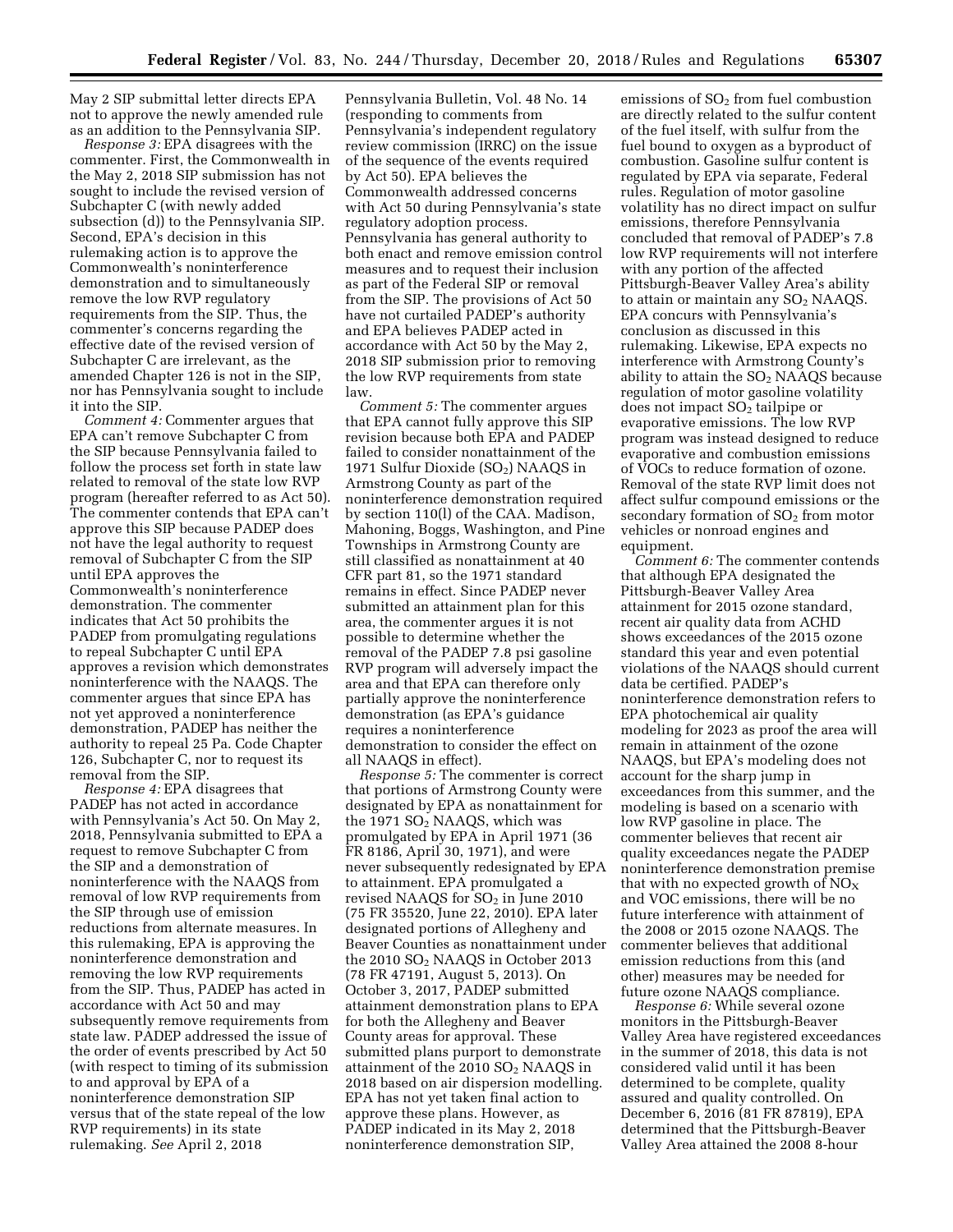ozone NAAQS by its July 20, 2016 attainment date, based on complete, certified, and quality assured ambient air quality monitoring data for the 2013– 2015 monitoring period. Although the 2016 action did not constitute redesignation to attainment, it demonstrated that monitored air quality for the area met the 2008 ozone NAAQS. Further, on November 16, 2017 (82 FR 54232), EPA designated all counties in the Pittsburgh-Beaver Valley Area as attainment of the more stringent 0.070 parts per million (ppm) 2015 ozone NAAQS. This information forms the basis for the Commonwealth's statements that the Pittsburgh-Beaver Valley Area is currently attaining all ozone NAAQS, and more recent, preliminary data for the area does not negate this decision. While it is possible the area will violate at some future date, the currently available data does not support EPA disapproving the Commonwealth's removal of the low RVP program based on the data available at present.

With respect to the Commonwealth's reliance on future case photochemical grid modeling, prepared for MARAMA's use in assessing regional ozone modeling and for EPA use for interstate ozone transport modeling, the modelling referred to by the commenter does not include increased emissions from removal of the state low RVP program, but the small increases from removal of the state program are far outweighed by the much larger actual and future expected reductions in stationary point source and overall highway mobile emission reductions. For the MARAMA modeling, future 2023 VOC onroad emissions 6 are projected to decrease from 2014 levels 7 by 60 percent (over 8,550 tpy)—far outweighing any benefits from the state low RVP gasoline program (even without accounting for offsetting benefits from the substitution measures listed in the noninterference demonstration). During the same period, onroad  $NO<sub>x</sub>$  emissions are expected to drop from 28,142 tpy to 8,147 tpy, due primarily to new Federal vehicle and fuel standards. Stationary point source  $NO<sub>x</sub>$  emission reductions are even more dramatic in the same period, dropping from 54,711 tpy in 2014 to 33,813 tpy in 2023, primarily from shutdown and fuel switching of large electric generating units (EGUs). With respect to impact on the associated photochemical

air modeling, these sector reductions far outweigh any reductions that would be provided from the retention of the PADEP low RVP measure. EPA agrees with the Commonwealth's contention in their noninterference demonstration that the photochemical grid modeling (*i.e.,* the results of the MARAMA regional modeling and EPA's interstate ozone transport modeling) constitutes additional supporting evidence that, with respect to future attainment and maintenance of the ozone NAAQS, the potential emissions benefit of retaining the PADEP low RVP program is greatly outweighed by other emissions reduction strategies that continue to impact this area.

*Comment 7:* The commenter contends that EPA should require PADEP to submit a SIP revision to account for the permanent shutdown of the Guardian Industries Jefferson Hills glass manufacturing facility in Allegheny County. The commenter states that PADEP stated its intent to retain the balance of the creditable emissions reductions from this source not being used as part of the noninterference demonstration (*i.e.,* any remaining available offsets after substitution for low RVP program, including a 25 percent emissions adjustment) for potential future use by PADEP or ACHD for future SIP planning purposes. The commenter requests that EPA require PADEP to submit ERCs for approval into the SIP to keep track of the remaining balance for future SIP purposes, as has been required for shutdown sources in the past. The commenter cites several past examples where ERCs have been memorialized in the SIP for this purpose, which added USX Corp/US Steel Group-Fairless Hills and Rockwell Heavy Vehicle Inc.–New Castle Forge Plant permanent shutdowns to the SIP (*See* 61 FR 15709 and 64 FR 18818).

*Response 7:* EPA disagrees with parts of the commenter's premise regarding what Pennsylvania has requested with respect to the shutdown of this Guardian Industries facility. PADEP indicates in its noninterference demonstration that Guardian Industries permanently ceased operation in August 2015 and that Guardian Industries did not request that potentially creditable reductions be preserved in the emission inventory within one year of closure, as required by Pennsylvania's rules governing NSR at 25 Pa. Code 127.207(2) for receipt of ERCs. As a result, PADEP states that Guardian Industries is ineligible to apply for ERCs.

Although PADEP characterizes the shutdown emissions reductions as permanent, surplus, enforceable, and quantifiable, PADEP does not characterize them as ERCs—the generation and registration of which is governed by specific application criteria under Pa. Code Chapter 127, Subchapter E. Because the permanent emission reductions from the shutdown are not an ERC, as defined at Chapter 127, Subchapter E, EPA believes that Chapter 127 of the PA Code thus does not require inclusion of these reductions in either a state plan approval or in the Pennsylvania SIP. Thus, EPA disagrees with the commenter's contention that PADEP should be required to submit a SIP revision to account for the permanent shutdown of the Guardian Industries Jefferson Hills glass manufacturing facility in Allegheny County. The facility's permits for Guardian Industries are no longer valid and the facility cannot be reactivated without undergoing NSR and being repermitted. EPA believes that the Guardian Industries shutdown is permanent, enforceable, surplus, and verifiable based on the information provided by PADEP in the SIP submittal to remove low RVP from the SIP and that the source is no longer eligible to apply for ERCs given the governing regulations for ERCs. Because a SIP submittal is not required for PADEP to use the permanent emissions reductions from Guardian in its noninterference demonstration, EPA also disagrees with the commenter regarding the ability to use any remaining reductions from Guardian not relied upon in the noninterference demonstration for use in future SIP planning purposes.

*Comment 8:* The commenter cites EPA's statement in section IV.B.2 of its June 15, 2018 DFR that, ''PADEP asserts the reductions have not been used and cannot be used in the future by Pennsylvania to meet any other obligation, including attainment demonstration, facility emission limitation, reasonable further progress, or maintenance plan requirements for the area.'' The commenter disagrees with EPA, believing that PADEP states in its submission that they wish to retain the balance of the creditable emission reductions from the Guardian Industries shutdown emissions for use by PADEP or ACHD to offset future emission increases in the Pittsburgh-Beaver Valley Area. The commenter requests that EPA clarify this inconsistency between PADEP statements in its SIP submission and EPA 's statement in the June 15, 2018 DFR.

*Response 8:* The commenter is correct that PADEP states in the May 2, 2018 noninterference demonstration SIP its desire to retain the balance of the

<sup>&</sup>lt;sup>6</sup> Based on MARAMA's 2023 gamma inventory, referenced in Table 9 of Pennsylvania's May 2, 2018 SIP revision.<br><sup>7</sup> Based on EPA's 2014 National Emission

Inventory (NEI) version 1 final, referenced in Table 9 of Pennsylvania's May 2, 2018 SIP revision.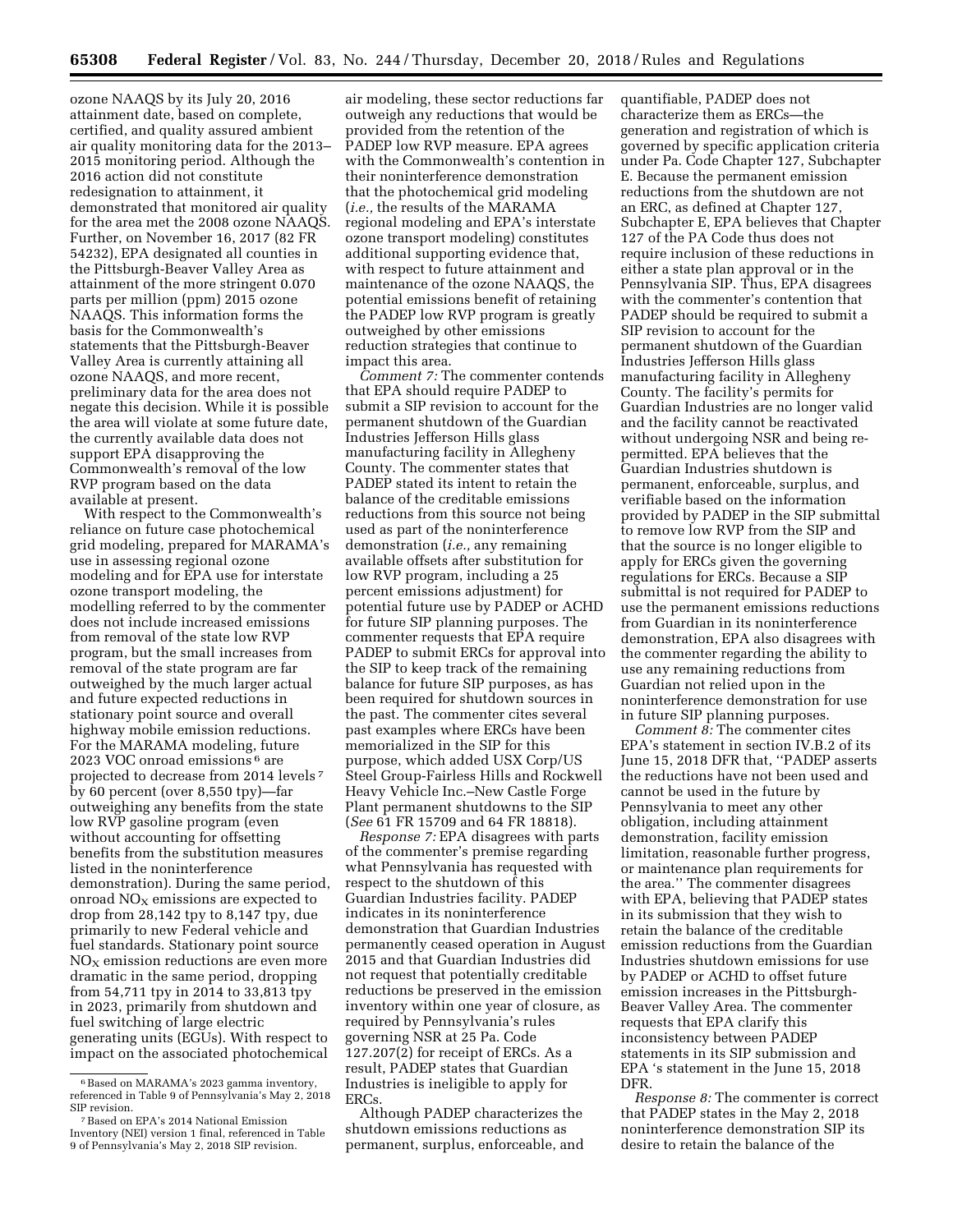creditable emission reductions not used in the demonstration (including a 25 percent PADEP allowance to the projected RVP removal emissions increase). PADEP estimates that the remaining available creditable emission reductions will total 1028 tpy (2.19 tpd) of VOCs, 571 tpy (or 1.0 tpd) of  $NO<sub>X</sub>$ , and 28.5 tpy of PM2.5 in 2018. By 2023, PADEP projects the remaining available emission credits will total 1028 tpy (or 2.24 tpd) of  $NO_{X}$ , 609 tpy (or 1.69 tpd) of VOC, and 28.5 tpy of  $PM_{2.5}$ . EPA inadvertently incorrectly stated in our DFR that we believed Pennsylvania could not use any remaining available creditable emission reductions for any other future purpose. EPA intended to state that Pennsylvania could not use the emission reductions from the Guardian closure, which it relies upon for the noninterference demonstration, in any future planning activities under the CAA. EPA did not intend to address the remaining available creditable emissions reductions and any future uses PADEP may have for those remaining reductions. EPA's intention in the June 15, 2018 DFR was to state that the shutdown reductions from Guardian Industries cannot be used as ERCs to offset future stationary source growth, as the facility did not apply for the creation of ERCs prior to the deadline in 25 Pa. Code Chapter 127. Use of any remaining surplus creditable emissions by the Commonwealth is not relevant to today's action, and in any case the use of the reductions would be part of a future SIP revision, which would require a separate determination of non-interference under section 110(l) that would be evaluated on its merits at that time. Any remaining emission reduction credit would need to be determined at that time to be surplus, enforceable, quantifiable, and contemporaneous (if being used in substitution for another measure) and shown to not be included in a base cases emissions inventory previously approved as part of the SIP.

*Comment 9:* PADEP's onroad analyses failed to perform winter weekday runs to determine winter time PM levels and whether reductions would be needed. PM typically increases during winter time as stated in EPA's MOVES guidance and so summer time PM or annual PM runs may not be representative of actual PM occurring during winter months. This is especially important since the PM NAAQS is a 24 hour standard and not an annual standard so only relying on annual or summer runs will not be representative of the worst-case scenario.

*Response 9:* The MOVES emissions modeling performed for this SIP

revision was performed for purposes of demonstrating that PADEP's removal of the low RVP program would not interfere with any applicable requirement concerning attainment and reasonable further progress (RFP), or any other applicable requirement of the CAA. This noninterference requirement prohibits EPA from approving a SIP revision that revises a SIP without a demonstration that such removal or modification will not interfere with attainment of the NAAQS, reasonable further progress, or any other applicable requirement of the CAA. Pennsylvania's 110(l) noninterference demonstration focuses on showing that any emissions increases from removal of the PADEP low RVP summertime control program (for any pollutant that would affect any NAAQS applicable to the Pittsburgh area) are fully offset by other substitute emission control measures. Because the low RVP program being removed is a control measure only in effect from May through September, it is unnecessary to perform MOVES modeling of the program in winter months. While the PADEP low RVP program is a VOC control measure, originally adopted to reduce VOC emissions as ozone precursors, the program does slightly impact summertime  $NO<sub>X</sub>$  and  $PM<sub>2.5</sub>$ emissions. Pennsylvania's noninterference demonstration does analyze these summertime impacts on those emissions that affect both the ozone and  $PM_{2.5}$  NAAQS.  $PM_{2.5}$ emissions are typically inventoried and analyzed on an annualized tonnage (expressed as tons per year) for purposes of SIP planning. However, there is no impact from removal of the summertime PADEP low RVP program requirements on wintertime emissions because EPA does not regulate gasoline RVP outside of the June 1st through September 15th period. During the remaining portion of the year, gasoline RVP is governed by standards established by the American Society for Testing and Materials for the purposes of ensuring drivability during colder weather. Generally, gasoline RVP is higher during the colder portion of the year.

*Comment 10:* The commenter requests that EPA explain how it reviewed the onroad and nonroad MOVES runs as it appears that PADEP did not include any input files used to compile the onroad and nonroad inventories or much information at all to be able to perform an independent analysis. EPA must be an independent reviewer of the state's demonstration—it can't simply approve anything and everything the state submits. The commenter argues that since the input and output files were

not available in the public docket, the public was not able to verify whether PADEPs modeling was performed correctly, and therefore EPA should ask PADEP to supplement the docket to include these materials and EPA should reopen the comment period to provide the public time to review the supplementary information.

*Response 10:* PADEP prepared its emissions analysis for its noninterference demonstration using a methodology similar to that used in preparing highway emission inventories to satisfy the requirements of section 172(c)(3) of the CAA. For highway mobile source emissions, this entailed utilization of a regional mobile source highway emission inventory for the Pittsburgh-Beaver Valley Area. PADEP's contractor, Michael Baker, prepared a projection inventory of summer weekday and annual conditions for 2018 and 2023 analysis years. The Commonwealth's May 2, 2018 SIP revision contains a summary of the methodology used to generate highway mobile emissions estimates using MOVES2014a. Appendix D to the May 2, 2018 SIP includes attachments detailing the highway mobile analysis methodology, MOVES input assumptions and input parameters, and MOVES sample input files. The Commonwealth utilizes custom MOVES post-processing software to calculate hourly vehicle speeds and to prepare batch traffic input files to the MOVES model. This analysis methodology is consistent with past statewide inventory efforts, including state input to the 2014 NEI. While this inventory level analysis makes review of the MOVES input information more difficult, the Commonwealth has attempted to clearly document the input information used, the results generated, and to provide MOVES input file samples that underlie the analysis. This is not a new means of inventory level mobile source analysis for Pennsylvania, as Pennsylvania uses this method for all highway emissions inventory plans submitted to EPA. EPA therefore disagrees with the commenter that the analysis is unverifiable, or that the Commonwealth should be required to supplement its documentation for the docket for this action. EPA does not agree that the comment period should be reopened to allow for additional time to review Pennsylvania's analysis as sufficient information supporting PADEP's demonstration supporting the SIP revision was available for review.

*Comment 11:* PADEP assumes a three percent increase in emissions for stationary area and point sources but never explains where this three percent originated. PADEP says the assumption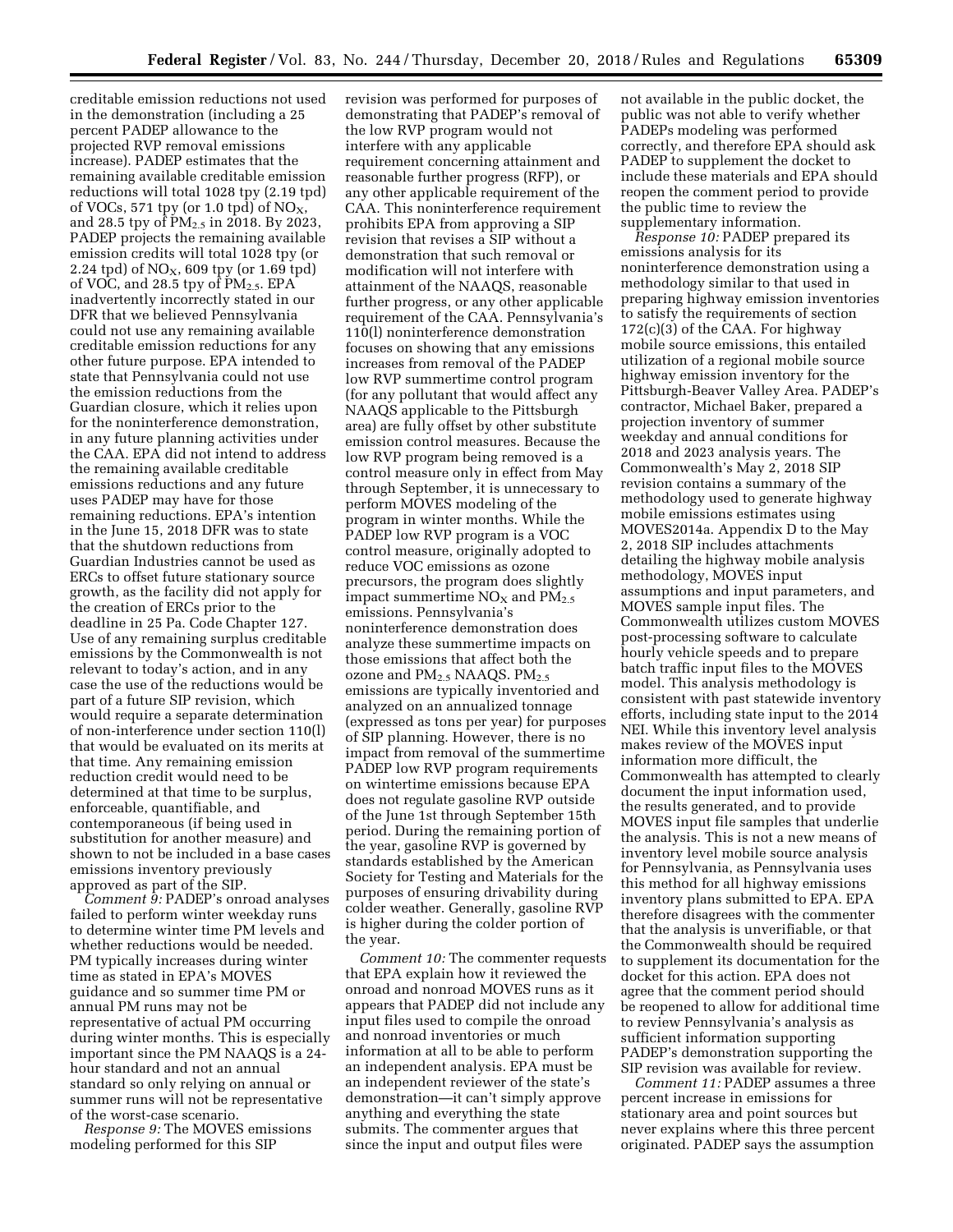comes from the similar increase seen in nonroad emissions but there's no reason to believe nonroad emissions would increase at the same rate as area or point sources. Nonroad vehicles are not the same as area or point sources, nonroad vehicles typically emit VOCs from combustion exhaust, leaking gas caps, or permeation through gas tanks but area and point sources emit VOCs from leaking tanks, expansion valves in tanks, bad connections, or spillage from transferring gas. EPA has never allowed cross-category (*i.e.* nonroad to area/ point categories) emission factors to estimate expected emissions from sources, this has never been done before in emissions inventories. EPA should require PADEP to better explain the three percent assumption to ensure their assumptions are valid and reasonable.

*Response 11:* EPA agrees that PADEP has not presented supporting information to validate its assumption that affected point area sources would see the same increase in emissions as would affected nonroad mobile sources from removal of the state RVP rule, as VOC emissions from area point sources of gasoline transport and storage are mostly evaporative in nature and not necessarily consistent with those from nonroad mobile sources VOC emissions (which have tailpipe, evaporative permeation, and engine hot soak and evaporative emissions). However, it would have proven difficult for PADEP to specifically estimate emissions impact from the affected point area sources, as EPA no longer updates the TANKS emissions estimation model 8 and instead refers to the original AP–42 equations for use in determining emission factors for storage tanks. Use of AP–42 factors to determine the change in emissions on these sources from removal of the PADEP low RVP gasoline rule would require extensive tank and product specific information from each source that PADEP would need to calculate and project. EPA believes the change in emission factors would be small and that any error caused by use of this assumption would not dramatically impact the emissions

impact on this sector from removal of the PADEP 7.8 RVP rule.

The VOC emissions from area point sources affected by removal of the PADEP low RVP requirement total 217 tpy in the 2014 NEI. Assuming three percent growth in emissions from removal of the rule results an increase of only seven tpy of VOCs (or 0.02 tpd). Because emissions from this sector are so small, even doubling PADEP's estimate would only lead to a negligible increase in 2018 or 2023 VOC emissions from this sector. EPA therefore finds that PADEP's assumption of a three percent growth in VOC emissions in the area point sector resulting from removal of the state RVP rule, while simplistic for emission inventory purposes, is reasonable for this CAA 110(l) analysis and even if it results in understatement of the increase in emissions from removal of the low RVP rule, as it is more than overcome by PADEP's conservative approach to the analysis, as PADEP buffers the overall results on all sectors by increasing by 25 percent the overall impact on all sectors for both  $NO<sub>x</sub>$  and VOC emissions to account for uncertainty in their analysis. PADEP's simplistic three percent growth assumption for emissions from point area sources would translate to a very small overall emissions change for the sector and is reasonable for purposes of this CAA 110(l) analysis.

*Comment 12:* A commenter contends that EPA should disapprove PADEP's SIP submission because 25 Pa. Code 129.77 is not a ''surplus'' emission reduction, as Reasonably Available Control Technology (RACT) is required under section 184 of the CAA for the State to meet RACT requirements for states in the Northeast Ozone Transport Region (OTR), as this category of emissions is covered by an EPA-issued Control Techniques Guideline (CTG). As a result, the commenter argues that reductions from RACT can't be considered ''surplus'' because the reductions achieved are necessary to satisfy mandatory requirements separate from attainment or maintenance plans, since states in an OTR are required to enact RACT on a statewide basis.

*Response 12:* In evaluating whether a given SIP revision would interfere with attainment or maintenance, as required by CAA section 110(l), EPA generally considers whether the SIP revision will allow for an increase in actual emission into the air over what is allowed under the existing EPA-approved SIP. EPA has not required that a state produce a new complete attainment demonstration for every SIP revision, provided the status quo air quality is preserved. *See Kentucky Resources Council, Inc.* v.

*EPA,* 467 F.3d 986 (6th Cir. 2006). EPA elaborated on compliance options for complying with the CAA noninterference clause in our ''Guidance on Removing Stage II Gasoline Vapor Control Programs from State Implementation Plans and Assessing Comparable Measures'' (EPA– 457/B–12–001, dated August 7, 2012). In that guidance, EPA indicated that 110(l) noninterference could be demonstrated if an increase in emissions from removal of a measure would be offset by excess emission reductions not accounted for in the current SIP. Per this guidance, a state has wide latitude in selecting additional controls, including substitution of  $NO<sub>x</sub>$ controls, as long as the offsetting emission controls are contemporaneous with a rule being phased-out. The guidance indicates that the offsetting measures can come from substitution of additional emission controls not already in the SIP, or alternatively through offset of emissions due to excess emission reductions not accounted for in the current SIP (*e.g.,* changes to an area's stationary or area source emission inventory resulting from changes in industrial population or activity, or from shutdown of a source.) EPA believes that Pennsylvania's use of the term ''surplus'' in reference to the RACT ''overcontrol'' from the adhesives source category is, for CAA 110(l) purposes, a reference to the fact that the PADEP adhesives rule adopts the OTC model rule that exceeds EPA requirements for CTG RACT in this category and also that the benefits of the rule have not been previously claimed in a prior EPAapproved control strategy SIP (*e.g.,* a reasonable further progress plan, maintenance plan, or attainment demonstration, etc.). Therefore, the adhesives and sealant rule generates emission reductions that could serve to offset the increases from removal of the low RVP requirement, in a contemporaneous timeframe to that removal. Given that the Pittsburgh-Beaver Valley Area has no requirements to demonstrate RFP of any ozone NAAQS, the focus of CAA 110(l) demonstration in this case is to show that removal of the provision will maintain the status quo of air quality in the area and thereby not interfere with attainment of any ozone NAAQS. While part of Pennsylvania's adhesives and sealants rule addresses the requirements of the adhesives CTG to demonstrate compliance with RACT, (and is a mandatory component of the SIP), part of Pennsylvania's adhesives and sealants rule addresses emissions and activities not covered by the CTG, and

<sup>8</sup>TANKS is a Windows-based, EPA-created computer software program used to estimate VOC and hazardous air pollutant (HAP) emissions from fixed- and floating-roof storage tanks. TANKS is based on the emission estimation procedures from Chapter 7 of EPA's Compilation Of Air Pollutant Emission Factors (AP–42). The TANKS model was developed using software that is now outdated, and therefore, the model is not reliably functional on computers using certain operating systems such as Windows Vista or Windows 7. EPA no longer supports TANKS and instead recommends use of AP–42 emission factors for this purpose.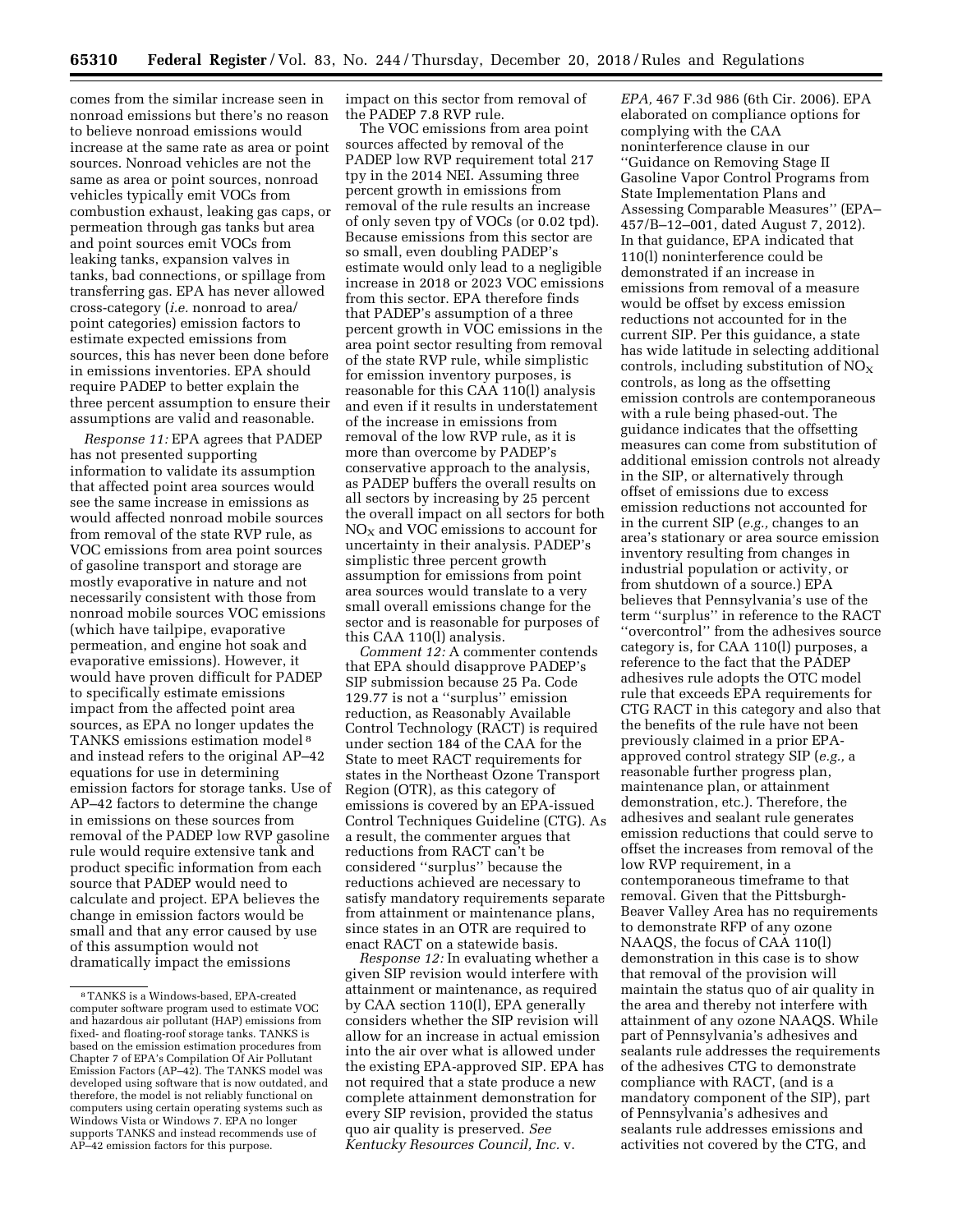are surplus to the requirement of the adhesives CTG. Also, since the Pittsburgh-Beaver Valley Area has no outstanding Reasonable Available Control Measure (RACM) requirement because they have no attainment plan requirement under CAA 172(c) and 182(b), the pertinent applicable requirement under CAA 110(l) is demonstrating that this action will not interfere with maintenance of ozone or any other NAAQS. EPA finds Pennsylvania has done that through its analysis.

Further, EPA disagrees with the commenter that reductions from a RACT measure (required for an OTR state) cannot be used to show noninterference under CAA 110(l). Nothing in CAA 110(l) prevents consideration of required RACT or CTG measures from being considered as offsetting reductions for noninterference purposes. Thus, the fact that the adhesives and sealant rule, relied upon by PADEP to assist in showing removal of low RVP requirements will not interfere with the NAAQS, is part of a RACT measure is not relevant to the inquiry. EPA discussed how removal of the low RVP requirement will not interfere with the NAAQS, RFP or any other CAA requirement in the DFR and herein relying upon Federal fuel requirements to minimize emission increases as well as reductions in pollutants from Guardian's closure and the adhesives and sealants rule. The status of the adhesives rule as a RACT requirement does not alter EPA's conclusion of non-interference with the ozone or any other NAAQS from the removal of the fuel requirement from the Pennsylvania SIP.

*Comment 13:* The commenter states as part of the noninterference demonstration required by CAA 110(l), EPA must consider the ozone forming potential of VOC reductions being used to offset the increased VOC stemming from the removal of the state gasoline RVP limit through photochemical grid modeling that considers temperature increased due to climate change.

*Response 13:* EPA reviews 110(l) on a case-by-case basis through individual SIP actions. EPA issued guidance in 2012 addressing removal of Stage II vapor recovery requirements from SIPs, which contains guidance that is relevant here.9 Specifically, the EPA Stage II removal guidance discusses compliance with 110(l) as possible even with slight emission increases, in cases where those increases do not interfere with

attainment, or are very small foregone, near-term emissions reductions that are expected to diminish rapidly over time that are assumed too small (or temporary in nature) to interfere with attainment or RFP towards attainment of a NAAQS. The guidance suggests this may be particularly evident in areas that are already attaining the NAAQS, or where emissions and/or air quality projections demonstrate the area is likely to maintain the NAAQS in the future. Although the Stage II program removal guidance recommends use of photochemical grid modeling as a means to demonstrate noninterference, it indicates that non-interference can be demonstrated through other means for purposes of CAA 110(l).10 Pennsylvania's section 110(l) demonstration for RVP removal takes the approach that minor increases in emissions from removal of the PADEP low RVP program will be offset by other contemporaneous measures, that future modeling continues to show emissions of pollutants contributing to ozone will drop dramatically in the near term, and that EPA's preliminary ozone transport photochemical grid modeling for the 2015 ozone NAAQS shows future attainment.

Given the scale of emission reductions underlying that modeling as discussed in PADEP's SIP submittal, the relatively tiny emission increases from removal of the low RVP program are not expected to influence continued attainment of the NAAQS in the Pittsburgh-Beaver Valley Area in the near term. Nothing in CAA 110(l) requires an attainment demonstration or airshed modeling showing that the measure being removed would impact the NAAQS at any level to make a satisfactory showing of noninterference under CAA section 110(l). Pennsylvania refers to the modeling that shows future attainment of the ozone NAAQS as part of its noninterference demonstration to support removal of the 7.8 RVP program from the SIP. The commenter has not explained why photochemical grid modeling is necessary for section 110(l) purposes or why EPA must consider temperature increases attributed to climate change for these purposes. The commenter points to no specific statutory requirement regarding climate change with which this SIP revision to remove RVP requirements would interfere or which would affect our conclusion regarding PADEP's section 110(l) analysis. Further, the commenter

provided no information to counter the modeling from MARAMA or from EPA which is referenced in the Commonwealth's submitted SIP revision. Thus, no further response is provided to this comment.

*Comment 14:* The commenter states that EPA must consider the consequences of increased gasoline consumption from removal of the PADEP low RVP requirement.

*Response 14:* The commenter did not indicate what linkage exists between gasoline consumption and gasoline RVP limit. PADEP did not analyze the impacts of additional gasoline usage directly related to any expected lower cost of gasoline attributed with removal of the state RVP summertime limit. While PADEP examined price impact from RVP limits using historical retail gasoline prices during its rulemaking process, the commenter did not provide sufficient information to justify that any such relationship exists between consumption and gasoline RVP limits.

Further, PADEP did consider impacts of RVP pricing on consumption in the state rulemaking process. PADEP's own historic price analysis indicates that retail prices for low RVP fuel in the Pittsburgh-Beaver Valley Area were 9 cents per gallon more on average than statewide average retail gasoline price during the 2014 state low RVP control season (May–Sept), ranging from 1.6 to 9.2 cents per gallon over statewide gasoline prices during the 2011–2015 5 year period. PADEP's regulatory calculations assumed that removal of the State RVP summertime requirement would save an average Pittsburgh driver between \$1.60 to \$9.20 per summer season, if they purchased 100 gallons of gasoline during the period of retail purchase applicability. PADEP's modeling analysis of the highway vehicle emissions impact from removal of the low RVP program used MOVES emissions modeling emission factors and an apportionment of statewide vehicle miles of travel (based on Pittsburgh's apportionment of statewide gasoline usage). However, PADEP's emissions modeling did not rely upon direct assumption of gasoline usage, as the MOVES model estimates emissions using a variety of inputs (*e.g.,* traffic volume, vehicle speeds, vehicle fleet composition, fuel characteristics, and other local emission control programs, etc.). However, gasoline consumption was not a direct input into the computer model.

EPA believes that due to the low expected per gallon gasoline cost savings attributed to removal of the PADEP low RVP program, the short duration of the program (*i.e.,* 4 months

<sup>9</sup> Guidance on Removing Stage II Gasoline Vapor Control Programs from State Implementation Plans and Assessing Comparable Measures, August 2012.

<sup>10</sup> Guidance on Removing Stage II Gasoline Vapor Control Programs from State Implementation Plans and Assessing Comparable Measures, August 2012, section 2.2.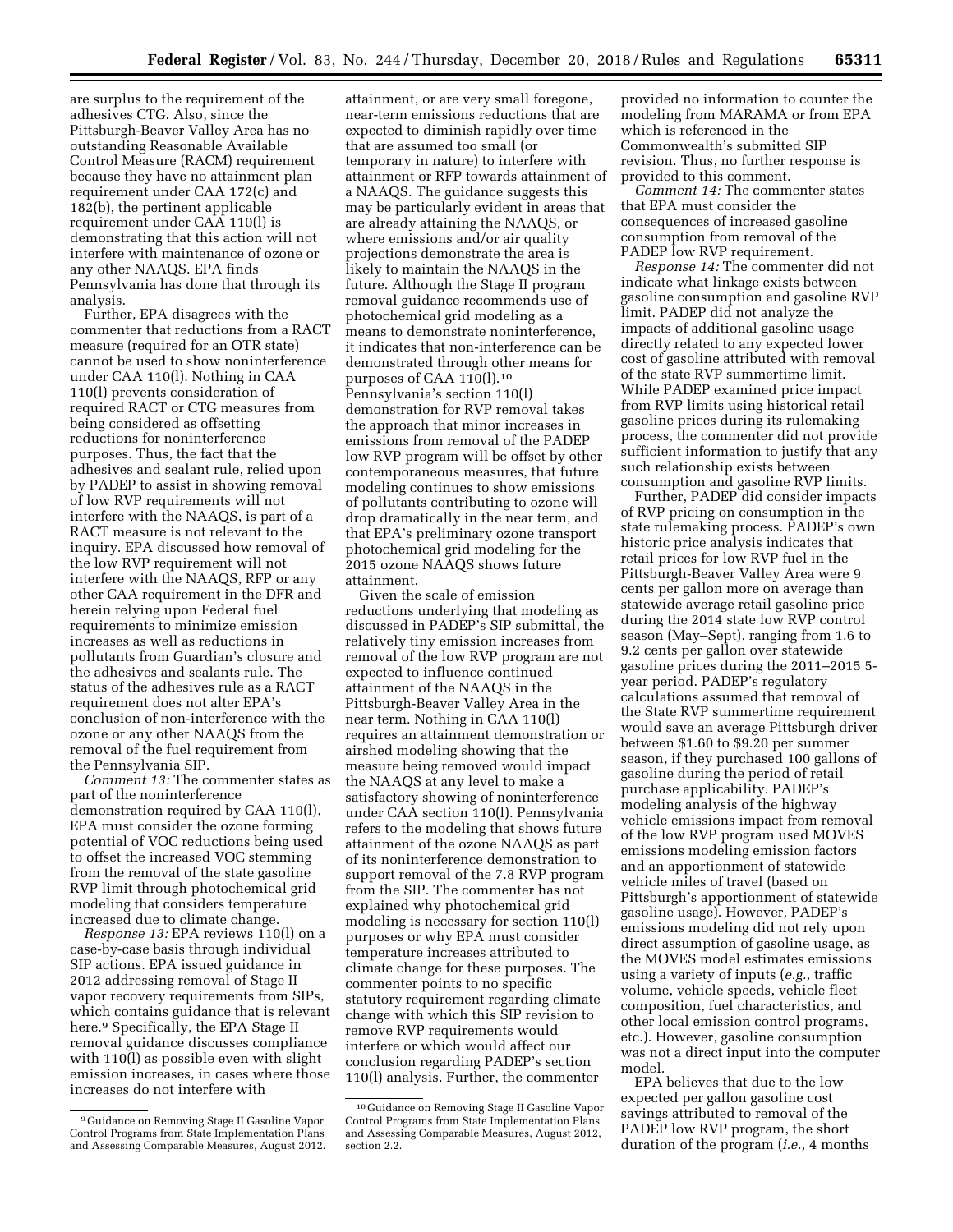of the year), and the relatively indirect nature of gasoline consumption on the modeled highway emission reductions, it is unlikely that vehicle miles traveled (VMT) will rise dramatically from removal of the program or that any slight rise in gasoline usage for part of the year would dramatically increase emissions compared to a scenario where the PADEP low RVP program is not removed. Therefore, EPA believes it unnecessary for PADEP to reflect a projection scenario in its emissions modeling for its noninterference demonstration where gasoline usage is increased beyond normal gasoline growth assumptions and thus PADEP's emissions analysis remains reasonable without such consideration. Furthermore, to account for uncertainty in their emissions impact estimates, PADEP added a 25% upwards adjustment to their estimate of total substitute emission reductions necessary to offset the loss in emissions reductions from removal of the state low RVP program. EPA believes this additional level of overcontrol more than makes up for the impact of potential additional fuel sales in the Pittsburgh-Beaver Valley area due to potential fuel price differences and fuel sales resulting from removal of the state summertime low RVP program.

### **V. Impacts on the Boutique Fuels List**

Section 1541(b) of the Energy Policy Act of 2005 required EPA, in consultation with the U.S. Department of Energy, to determine the number of fuels programs approved into all SIPs as of September 1, 2004 and to publish a list of such fuels. On December 28, 2006 (71 FR 78192), EPA published the list of boutique fuels. EPA maintains the current list of boutique fuels on its website at: *[https://www.epa.gov/](https://www.epa.gov/gasoline-standards/state-fuels) [gasoline-standards/state-fuels.](https://www.epa.gov/gasoline-standards/state-fuels)* The final list of boutique fuels was based on a fuel type approach. CAA section  $211(c)(4)(C)(V)(III)$  requires that EPA remove a fuel from the published list if it is either identical to a Federal fuel or is removed from the SIP in which it is approved. Under the adopted fuel type approach, EPA interpreted this requirement to mean that a fuel would have to be removed from all states' SIPs in which it was approved in order to remove the fuel type from the list. (71 FR 78195). The 7.8 psi RVP fuel program (as required by Pa. Code Chapter 126, Subchapter C), as approved into Pennsylvania's SIP, is a fuel type that is included in EPA's boutique fuel list (71 FR 78198–99; *[https://www.epa.gov/gasoline](https://www.epa.gov/gasoline-standards/state-fuels)[standards/state-fuels](https://www.epa.gov/gasoline-standards/state-fuels)*). The specific counties in the Pittsburgh-Beaver Valley

Area where summer low RVP gasoline is required are identified on EPA's Gasoline Reid Vapor Pressure web page (*[https://www.epa.gov/gasoline](https://www.epa.gov/gasoline-standards/gasoline-reid-vapor-pressure)[standards/gasoline-reid-vapor](https://www.epa.gov/gasoline-standards/gasoline-reid-vapor-pressure)[pressure](https://www.epa.gov/gasoline-standards/gasoline-reid-vapor-pressure)*). Subsequent to the final effective date of EPA's approval of Pennsylvania's May 2, 2018 SIP revision to remove Pennsylvania's Chapter 126, Subchapter C 7.8 psi RVP requirement from the SIP, EPA will update the State Fuels and Gasoline Reid Vapor Pressure web pages with the effective date of the SIP removal. However, the entry for Pennsylvania will not be completely deleted from the list of boutique fuels, as Allegheny County remains subject to a separate, SIP-approved 7.8 psi RVP gasoline requirement of ACHD's Rules and Regulations, Article XXI, pending future action by ACHD to repeal that rule and submit a formal SIP revision requesting its repeal from the Pennsylvania SIP. This deletion of Armstrong, Beaver, Butler, Fayette, Washington, and Westmoreland Counties from the list will not result in an opening on the boutique fuels list because the 7.8 psi RVP fuel type remains for one Pennsylvania County, and in other state SIPs.

#### **VI. Final Action**

EPA is approving Pennsylvania's May 2, 2018 SIP demonstration that removal of PADEP's low RVP summertime gasoline program does not interfere with the Commonwealth's ability to attain or maintain any NAAQS in the Pittsburgh-Beaver Valley Area, in compliance with the requirements of CAA section 110(l). With this action, EPA is also granting Pennsylvania's request to remove PADEP's low RVP summertime gasoline requirements at 25 Pa. Code Chapter 126, Subchapter C from the Pennsylvania SIP. Our approval of the May 2, 2018 SIP submittal is in accordance with CAA requirements in section 110, including section 110(l) specifically.

EPA's approval of the May 2, 2018 Pennsylvania SIP revision does not remove the separate SIP requirement applicable requiring use of 7.8 psi RVP gasoline during summertime months in Allegheny County, under requirements set forth in Article XXI, Rules and Regulations of the ACHD, which were approved by EPA as part of the Commonwealth's SIP on April 17, 2001 (66 FR 19724). PADEP will submit a SIP revision, at a later date, on behalf of ACHD to remove or otherwise amend the separate Allegheny County low RVP gasoline program rule. Neither ACHD's rule nor the related approved Pennsylvania SIP for Article XXI are the subject of this action or the

Pennsylvania May 2, 2018 low RVP gasoline SIP revision.

## **VII. Statutory and Executive Order Reviews**

## *A. General Requirements*

Under the CAA, the Administrator is required to approve a SIP submission that complies with the provisions of the CAA and applicable Federal regulations. 42 U.S.C. 7410(k); 40 CFR 52.02(a). Thus, in reviewing SIP submissions, EPA's role is to approve state choices, provided they meet the criteria of the CAA. Accordingly, this action merely approves state law as meeting Federal requirements and does not impose additional requirements beyond those imposed by state law. For that reason, this action:

• Is not a ''significant regulatory action'' subject to review by the Office of Management and Budget under Executive Orders 12866 (58 FR 51735, October 4, 1993) and 13563 (76 FR 3821, January 21, 2011);

• Is not an Executive Order 13771 (82 FR 9339, February 2, 2017) regulatory action because SIP approvals are exempted under Executive Order 12866.

• Does not impose an information collection burden under the provisions of the Paperwork Reduction Act (44 U.S.C. 3501 *et seq.*);

• Is certified as not having a significant economic impact on a substantial number of small entities under the Regulatory Flexibility Act (5 U.S.C. 601 *et seq.*);

• Does not contain any unfunded mandate or significantly or uniquely affect small governments, as described in the Unfunded Mandates Reform Act of 1995 (Pub. L. 104–4);

• Does not have federalism implications as specified in Executive Order 13132 (64 FR 43255, August 10,  $1999$ 

• Is not an economically significant regulatory action based on health or safety risks subject to Executive Order 13045 (62 FR 19885, April 23, 1997);

• Is not a significant regulatory action subject to Executive Order 13211 (66 FR 28355, May 22, 2001);

• Is not subject to requirements of Section 12(d) of the National Technology Transfer and Advancement Act of 1995 (15 U.S.C. 272 note) because application of those requirements would be inconsistent with the CAA; and

• Does not provide EPA with the discretionary authority to address, as appropriate, disproportionate human health or environmental effects, using practicable and legally permissible methods, under Executive Order 12898 (59 FR 7629, February 16, 1994).